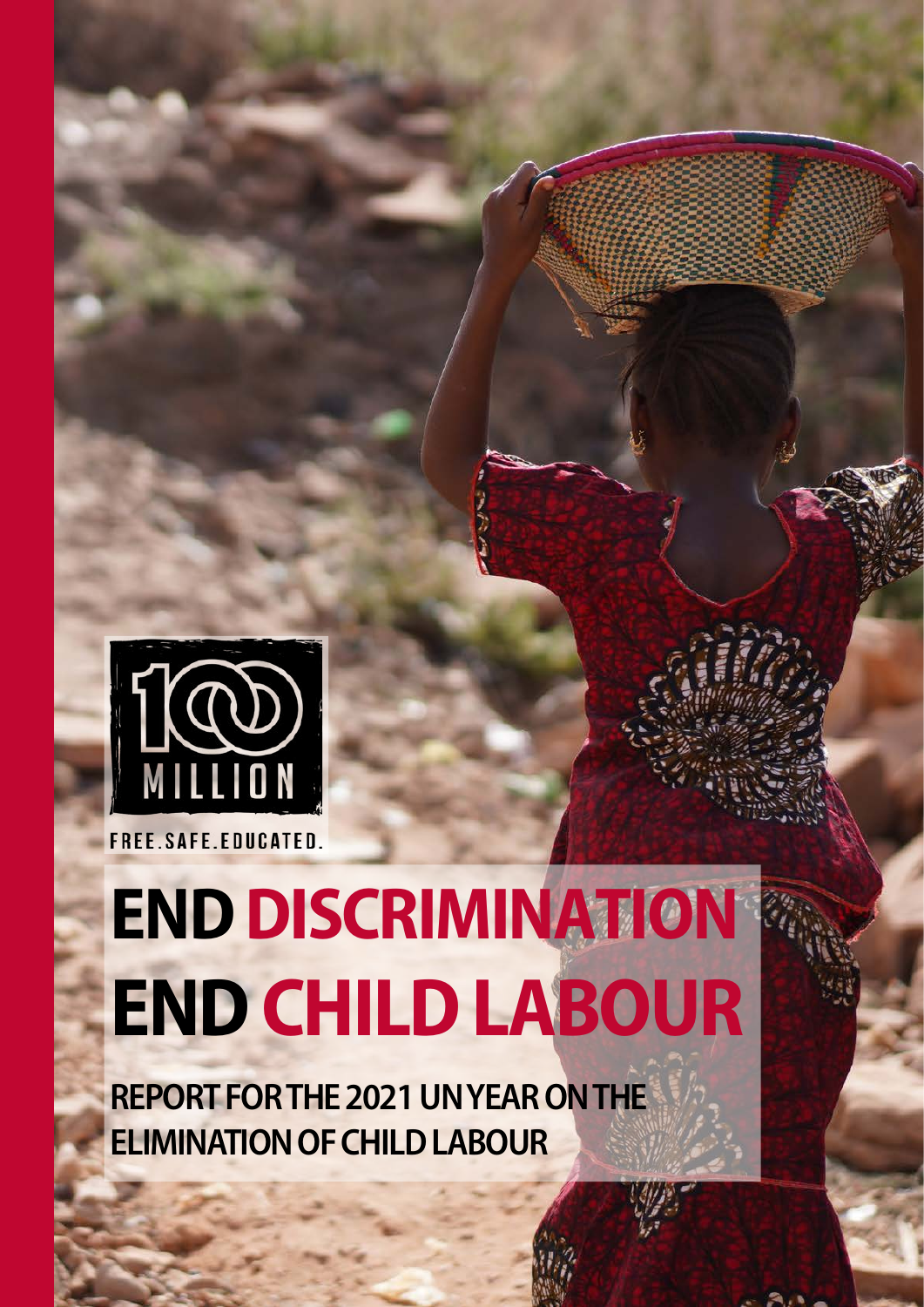#### **ACKNOWLEDGEMENTS**

End Discrmimination, End Child Labour was written on behalf of the 100 Million campaign by Shaharazad Abuel-Ealeh, with contributions and support from Owain James, Georgia Potton, Sean Counihan, and Winnie Nyandiga.

With thanks to the 100 Million Trustees: Amar Lal on behalf of Bachpan Bachao Andolan; Peter Kwasi Kodjie on behalf of the All-Africa Students' Union; Sebastian Berger on behalf of the Global Student Forum and the European Students' Union; Edvardas Vabuolas on behalf of the Organising Bureau of Secondary School Unions; Maisha Reza on behalf of the Commonwealth Students' Association; Tracy Kube, and Fred van Leeuwen. Additional thanks for the ongoing support of Anjali Kochar.

Finally, 100 Million would like to express its appreciation for the constant support of Kailash Satyarthi.

The report was published with the generous support of the Kailash Satyarthi Children's Foundation US.

#### ABOUT THE 100 MILLION CAMPAIGN

The 100 Million campaign is a youth-led call to action for a world where all young people are free, safe and educated. We support young people to mobilise to end violence against children, eradicate child labour, and ensure education, breaking the cycles of illiteracy, poverty and violence for good.

The Board of Trustees of 100 Million has a supermajority of members under 30 and who between them represent over 50 million young people worldwide.

100 Million has established itself in 35 countries on five continents by bringing together youth activists with NGOs and teacher unions and supporting their mobilisation and advocacy activities with campaigning materials, policy briefings and faceto-face meetings.

Cover image © Riccardo Niels Mayer All other images are courtesy of the 100 Million campaign and the Kailash Satyarthi Children's Foundation India..

©100 Million 2021 All rights reserved. Registered with the Netherlands Chamber of Commerce KVK # 81615612, RSIN # 862157985. www.100[million.org](http://million.org)

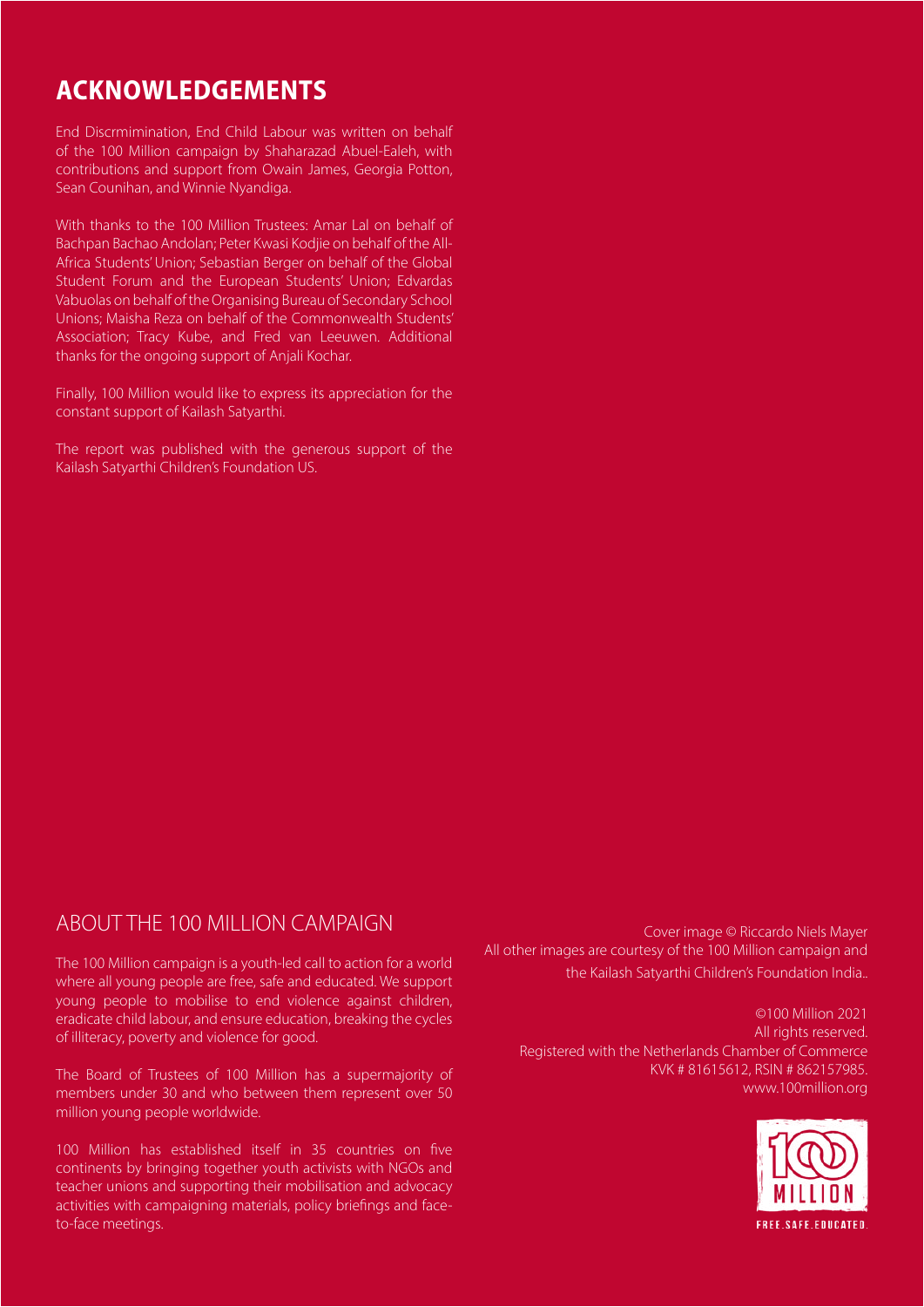## **INTRODUCTION**

Child labour is a persistent injustice of which the world should be ashamed. When there remain millions of families who are so poor they are forced to send their children to work, despite global wealth doubling in the last 20 years, it is plain to see that there is wholesale, systemic discrimination enabled by governments against the most vulnerable people.

Concerted efforts can reduce the number of child labourers: in the first 12 years of this century, almost 80 million children were taken out child labour.<sup>1</sup> However, progress has not only slowed, it is predicted to go into reverse: by 2022, the ILO is predicting there will be almost 170 million children in child labour<sup>2</sup> – more than in 2012. Six years after committing to the SDGs, world leaders are allowing millions more children to be forced into child labour and left behind.

The latest ILO data shows that 8 million more children were forced into child labour between 2016 and 2020. In the last eight years, child labour has fallen in South-East Asia and Latin America, but sub-Saharan Africa has seen an increase: of the 160 million child labourers worldwide, 92 million of them now live in sub-Saharan Africa – more than in the rest of the world combined. Worse still is that it is amongst the youngest children that progress has already reversed: even before the pandemic there were 16.8 million more 5-11 year-olds in child labour than in 2016, the first year of the SDGs.<sup>3</sup> While tiny hands were growing our food and making our clothes, the wealth of the world increased by 15% and the wealth of the world's billionaires increased by 23%.<sup>4</sup> How rich does the world need to be before governments end the scandal of child labour?

In 2020 the world was warned about the devastating impact COVID-19 would have on the rate of progress across all areas of children's rights including child labour, particularly for the world's poorest children. These predictions are proving to be true: children have dropped out of school and to enter paid work, just to keep food on the table. Early reports from youth activists at 100 Million Peru in 2020 noted a correlation between the number of children dropping out of school and those entering child labour in some of the country's mining districts.<sup>5</sup> In 2021, Human Rights Watch and its national partners conducted interviews with 81 children in Ghana, Nepal, and Uganda and found many of the children had entered child labour as their family incomes and access to food had become severely constrained or completely wiped out.<sup>6</sup> Even when schools reopened, the report also found that most of the children who managed to go back to school continued in work around school hours.<sup>7</sup> The ILO is now predicting that an additional 8.9 million children could enter child labour by the end of 2022, which would mean child labour could increase at more than double the rate of the 2016-2020 period, unless serious interventions are made urgently.<sup>8</sup> The world's richest countries have spent US\$8 trillion on COVID relief,<sup>9</sup> yet they have entirely failed to protect those most in need: just 0.13% of this amount went to multilateral appeals for low-income countries. At the same time, almost 500 new billionaires were created during the pandemic - one every 17 hours.<sup>10</sup> The 'new normal' is not social distancing, mask-wearing, or lockdown. It is living with the consequences of an unjust, discriminatory response by wealthy countries to a global crisis, which has caused a reversal in twenty years of progress on children's right to freedom.

2021 is the designated UN International Year for the Elimination of Child Labour and never has such a call been more timely. We as youth leaders and activists demand an end to the historic discrimination which has perpetuated child exploitation and call for a more inclusive and sustainable world after the devastation wreaked by COVID-19 on the most marginalised children and young people. The world has an opportunity to reinvigorate the fight against all forms of child labour and push for the breakthrough that is needed to achieve the 2025 SDG 8.7 deadline to end child labour. Efforts to achieve SDG 8.7 are directly connected to 113 of the 179 SDG targets, or 63% of all SDG targets. The discrimination which causes child labour must be eliminated to make achieving the rest of the SDGs possible, for the world's most marginalised children and young people to finally be free, safe, and educated.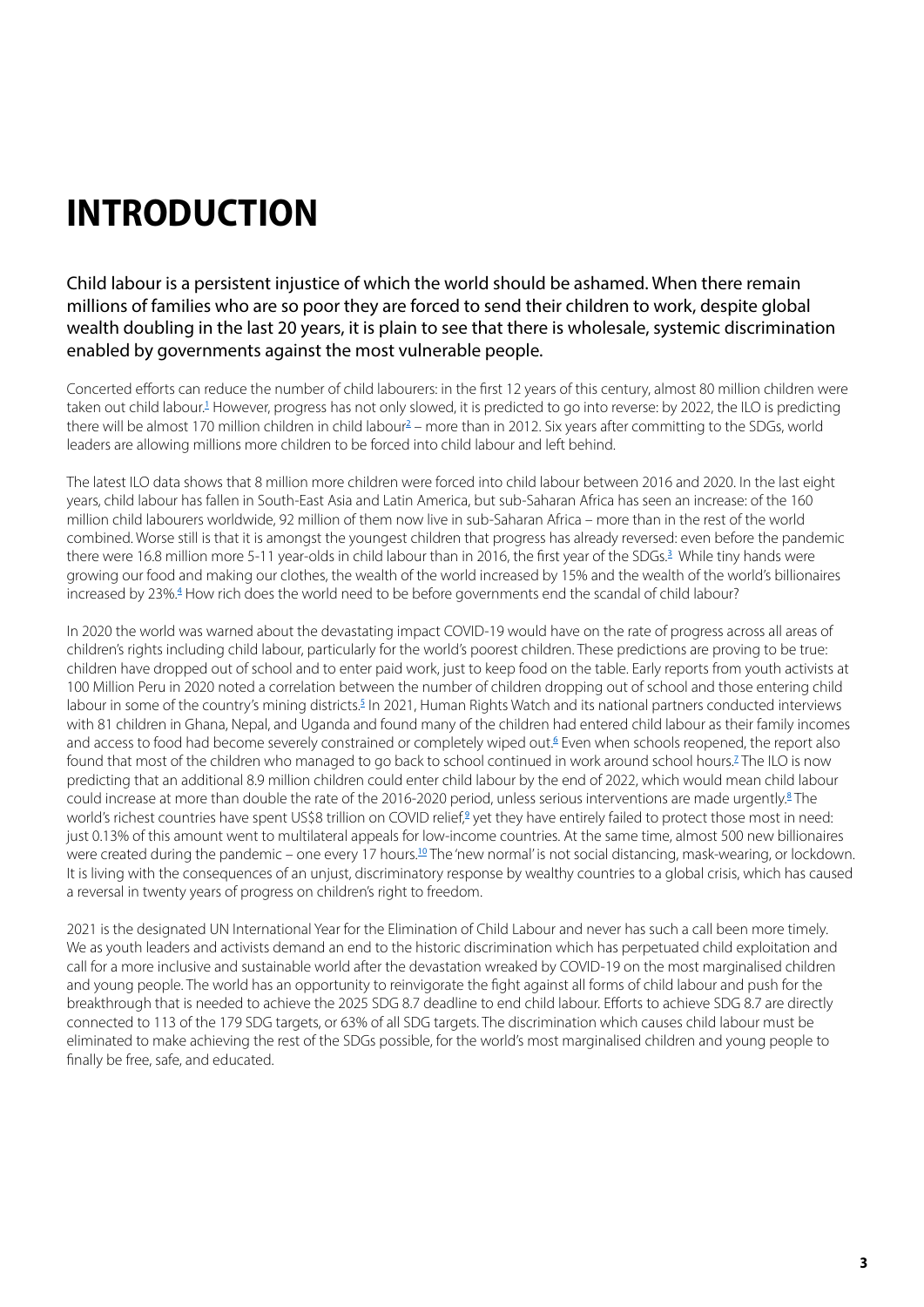*"Right now, schools are closed due to coronavirus. There is no food and no money to buy clothes. It forces you to work in the farms... I have to work to survive."*

Wilfred Munene is 16 years old and comes from Meru County, Kenya. Wilfred started working in khat farming when he was 10 years old. He wakes up at 5am to get paid work, because the income from his family farm is no longer enough to keep food on the table. The bundle of khat he is carrying is worth \$2.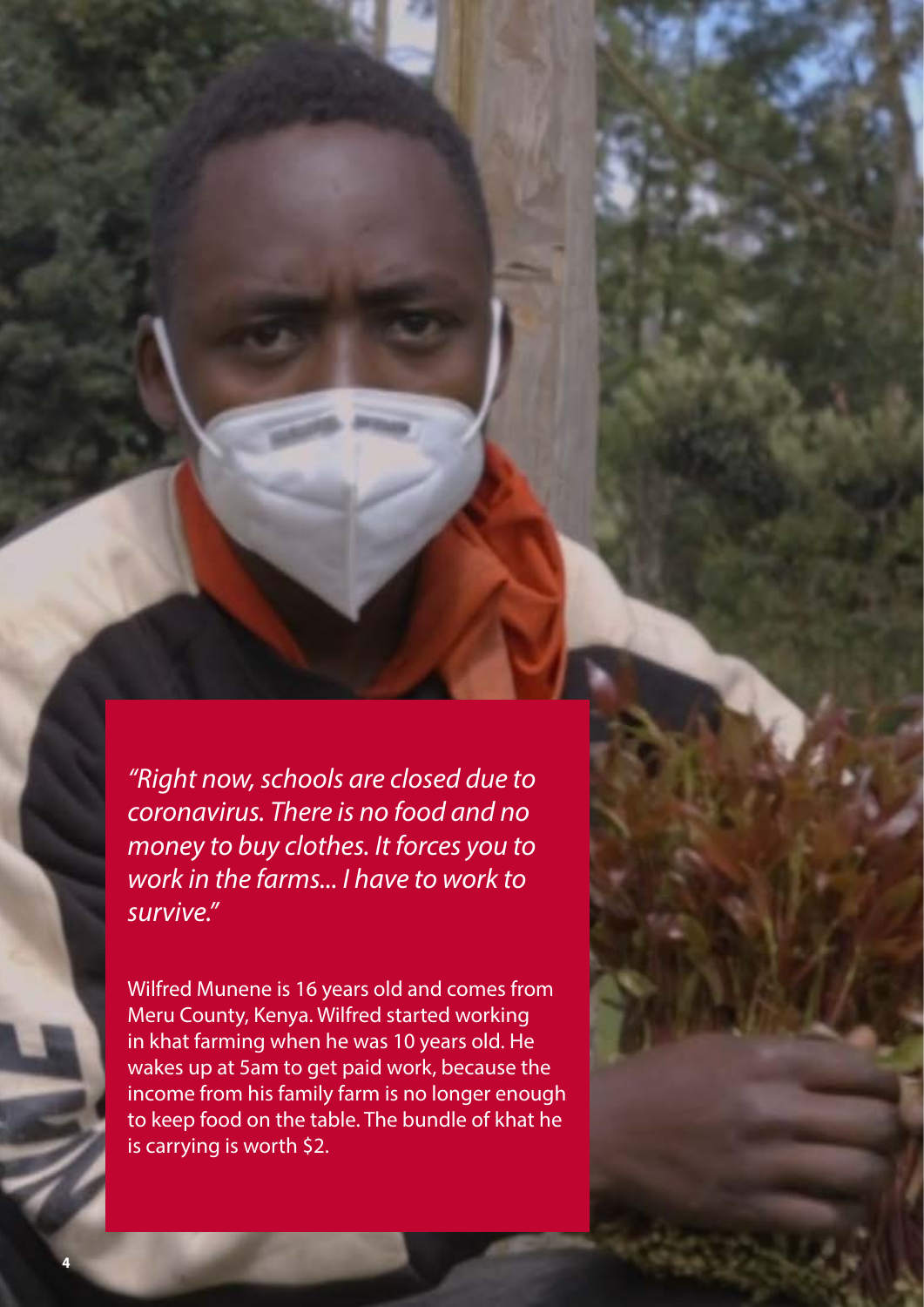## **CHILD LABOUR IN CONTEXT**

Child labour is an overarching descriptor for a variety of forms of exploitation of children, all of which are mentally, physically, socially, or morally dangerous and harmful to children, and interfere with their schooling. This includes trafficking (including online) for purposes of exploitation, and slavery.

Forms and nature of child labour differ across regions, and specific contexts. For example, Africa has at least double the percentage of child labourers in hazardous work than any other region. Children who have been forced to flee their homes due to climate disaster or conflict are more likely than their counterparts to be in child labour, even if they are living in the same country. Children living in the most challenging contexts, including refugee children, children in the world's poorest countries, and children living in areas impacted by climate disasters are also likely to face multiple injustices, including being out of school or being forced into child marriage.

While much of the data on child labour is derived from national household surveys, there are specific forms of child labour where, because of their nature, it is extremely difficult to estimate numbers. This includes online commercial sexual exploitation, children born into slavery, and children trafficked for exploitation across international borders.

Not every child labourer is out of school. The 2012-2016 ILO data demonstrates that many child labourers aged 5-14 are enrolled in school – although in reality the pressure of needing to support their families means that they often have to make the choice between going to school and going hungry. The detrimental impact of being in child labour and in school is clear in terms of poor performance and lack of grade progression and completion. However, the 2016-2020 ILO data shows that more than a quarter of children aged 5-11 and over a third of children aged 12-14 who are in child labour are out of school.

Child labour occurs in almost every country in the world. Over 26% of children living in the poorest countries are forced into work, while millions are still trapped in child labour in many lower-middle income countries due to huge in-country inequality.

### **1. LONG-RUNNING INJUSTICE PERPETUATES CHILD LABOUR**

The vast impact of COVID-19 cannot be ignored, but the unequal response of wealthy governments to the pandemic should not be used to mask their long history of failure when it comes to supporting the world's poorest citizens.

Despite the decades-long target to spend 0.7% of GNI on international aid, initial reports from the OECD show that just 0.3% of donor countries' GNI was spent on aid in 2019. Worse still is that more aid is given to middle-income countries than to low-income countries every year. This is in the face of widening income inequality between the world's richest and poorest citizens. Global wealth has more than doubled in the last 20 years yet the gains have benefited the world's richest far more than the world's poorest citizens. The proportion of global gains received by the richest 1% is one hundred times the proportion received by the poorest. $11$ In 2012, a World Bank policy review demonstrated that the poorest 5% of the world's population received no benefit from increased global wealth between 1998-2008 – yet the richest 1% received a 60% increase in real income.<sup>12</sup>

Global wealth has increased by over \$40 trillion in the last 20 years<sup>13</sup> and the world has never been richer; the problem is that this has never been distributed fairly. Billionaires have more wealth than 60% of the planet's population – or 4.6 billion people. The richest 1% of the world's population now has twice as much money as 6.9 billion people put together.<sup>14</sup> Although the global picture demonstrates an

overall increase in wealth, in countries which cover 71% of the world's population income inequality has in fact increased.<sup>15</sup>

This discriminatory imbalance, created by wealthy countries and ultra-rich individuals, has had a disastrous impact on children from the poorest families, because regardless of how poverty is estimated, children always bear the brunt of this injustice. The World Bank's 2020 Poverty and Shared Prosperity Report, using the latest figures (2018), demonstrated that half of the world's global poor are younger than 15 years old.<sup>16</sup> The 2020 Multidimensional Poverty Index demonstrates that half of those living with multiple deprivations, including lack of access to essential public services, are aged below 18 years.<sup>17</sup>

Given that the World Bank has estimated that the number of people living in extreme poverty could increase by 150 million in 2021,<sup>18</sup> with well over 700 million people living on \$1.90 a day or less, the picture looks bleak for children. This increase in families living in extreme poverty will have a direct impact on the number of child labourers: UNICEF and the ILO have estimated that for every 1% increase in poverty, there could be a 0.7% increase in child labour.<sup>19</sup> The latest ILO data and projections demonstrate that almost 8.9 million more children could be in child labour by 2022 as a result of the pandemic. Although child labour is by no means confined to low-income countries, they are the countries in which it is most prevalent, with over 1 in 5 children in child labour compared to the global rate of 1 in 10. The rise in extreme poverty could easily see this ratio increase even further in LICs than it already has in the 2016-2020 period.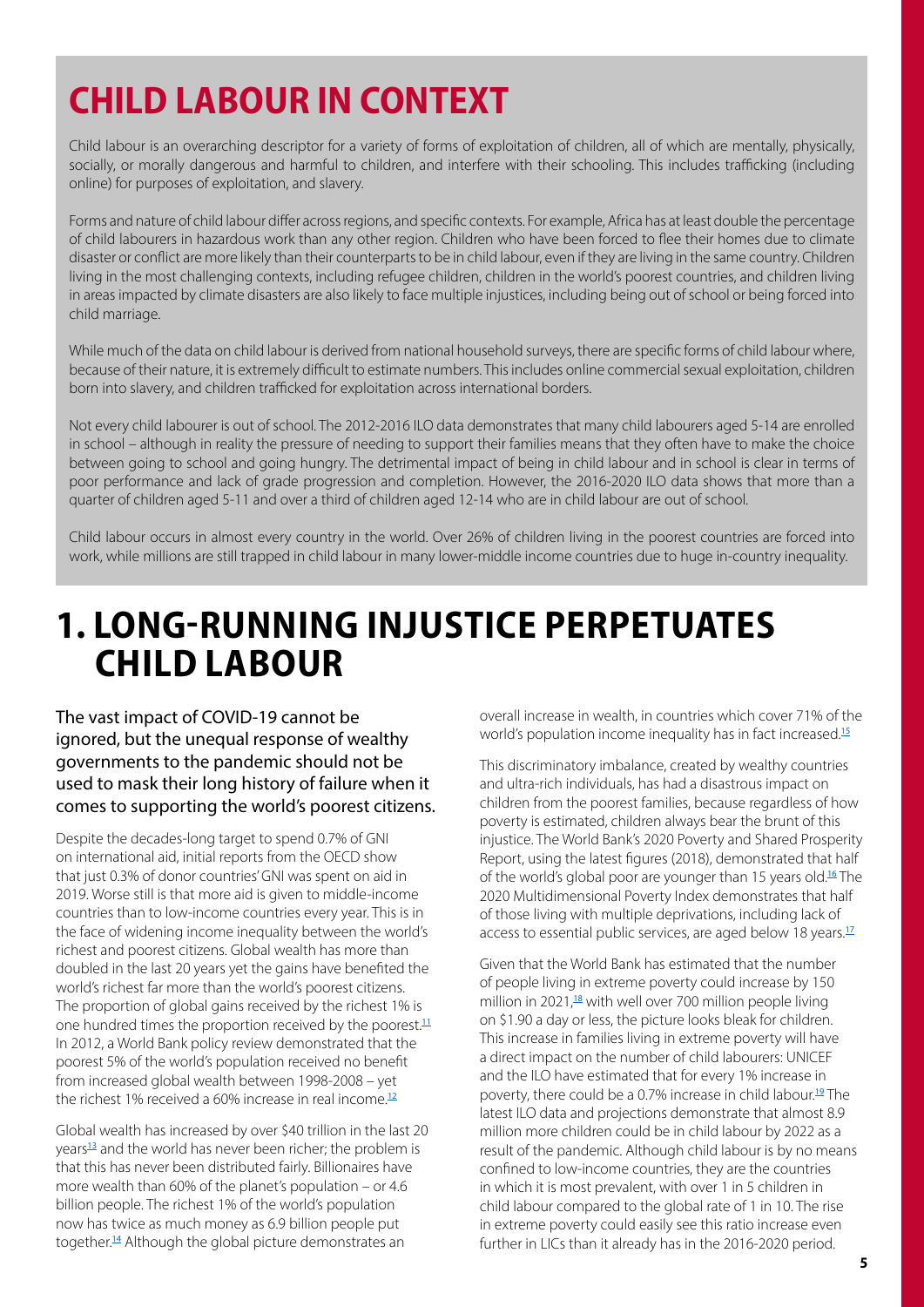## **2. CHILD LABOUR: AN UNFAIR RESULT OF DISCRIMINATION**

Discrimination is being committed by wealthy states against poorer states in their failure to support the interventions needed to tackle child labour's root causes - which is explored in more depth later. But discrimination *within* countries also plays a huge role in enabling child labour.

A variety of reports over the last decade have demonstrated that in many countries, members of ethnic- and religiousminority groups are much more likely to be in extreme poverty than those from majority groups, with wide variations depending on country.<sup>20</sup> Extreme poverty and child labour are significantly more prevalent in rural communities than in urban communities.<sup>21</sup> Children on the move are disproportionately at risk of entering child labour and trafficking due to their vulnerable status and the precarious situations in which they live. Low- and lower-middle-income countries have a higher prevalence of children with disabilities, and 55% of children with disabilities are out of school at secondary level  $22$ 

These wide imbalances do not happen by accident. Life chances remain determined by share of income and wealth, and those who have a limited share not only suffer from the direct consequences of this, they also suffer from a lack of political power and influence to change the status quo. Inequality preserves political power for those who are already wealthier, and this rarely serves to benefit the poorest section of their societies, let alone the poorest children.

#### **Discrimination in budgets**

Despite international and – usually – national commitments in law and policy to end discrimination, these can only have an impact when government budgets adhere to the same principles. When they do not, marginalised populations will continue to suffer from discrimination.

Discrimination in national budgets is most common on the grounds of gender, ethnicity, and socioeconomic status,<sup>23</sup> and children within these groups have the fewest opportunities to demand and effect change. These discriminations are historic and pervasive and have as much impact on budgeting as they do on policy-making; this makes it difficult to identify and dismantle discrimination. Even when governments specify how their budget will support marginalised groups, few publicly report the impact their budgets have had, leaving citizens with little evidence to challenge discrimination and hold their governments to account. In Mexico, for example, the national budget is broken down to demonstrate how the government is targeting specific groups, including women, children, and youth, but at present there is no analysis of the impact of this.<sup>24</sup>

Education budgets provide stark evidence of how discriminatory budgeting is failing marginalised children. Universal quality education is widely acknowledged as vital not only in the fight to end child labour, but also to end poverty and inequality. Apart from a few exceptions, low- and lower-middle-income countries generally spend a higher share of government income on education than wealthier countries – due in part to their younger populations and the need to scale up infrastructure. However, within countries, there are massive disparities in the impact of that spending, with the poorest children rarely benefitting at the same level as their wealthier counterparts.

A UNICEF analysis of education spending in 2015 found that, on average, 46% of resources were spent on the top 10% of students with the highest levels of education in low-income countries. In lower-middle-income countries, the disparity remained high, at 26% of resources being spent on the top 10%. The same analysis found, for the low-income countries included, just 10% of education funding goes to the poorest children, while 38% goes to the richest. Unsurprisingly, as many as 34% of boys and 44% of girls from the poorest quintile never attend or complete primary school.<sup>25</sup> The Oxfam Commitment to Reducing Inequality (CRI) Index 2020 found some astonishing disparities in the impact of inequitable funding distribution at the national level. In Nigeria – which currently has 10.1 million out-of-school children $26 - 90\%$  of the richest children complete secondary school, compared with only 15% from the poorest households.<sup>27</sup> When education financing discriminates against the children with the lowest levels of education and the poorest families, a critical route out of poverty and away from child labour is barricaded.

There are examples of countries which have, however, transformed education for marginalised communities, and this has been done through targeted budget allocations. Unfortunately, they are in the minority, and far more governments must seek to redress discrimination through national budgeting. Huge groups of marginalised children continue to face discrimination due to failures to reflect laws and policies in budget allocations. Despite every child having the right to education no matter their living context, only 50% of refugee children have access to primary education, and just 2% of humanitarian funding is allocated to education – and refugee children are extremely vulnerable to trafficking and child labour.<sup>28</sup> Children with disabilities are less likely to be enrolled in education, and even when they are, they are less likely to complete their schooling.<sup>29</sup> International multilateral funds, such as Education Cannot Wait and the Global Partnership for Education, are working to redress these imbalances, but national budgets contribute the far bigger amount, and marginalised children remain at the mercy of national budgeting. These budgets must be developed with human rights and ending discrimination as a priority.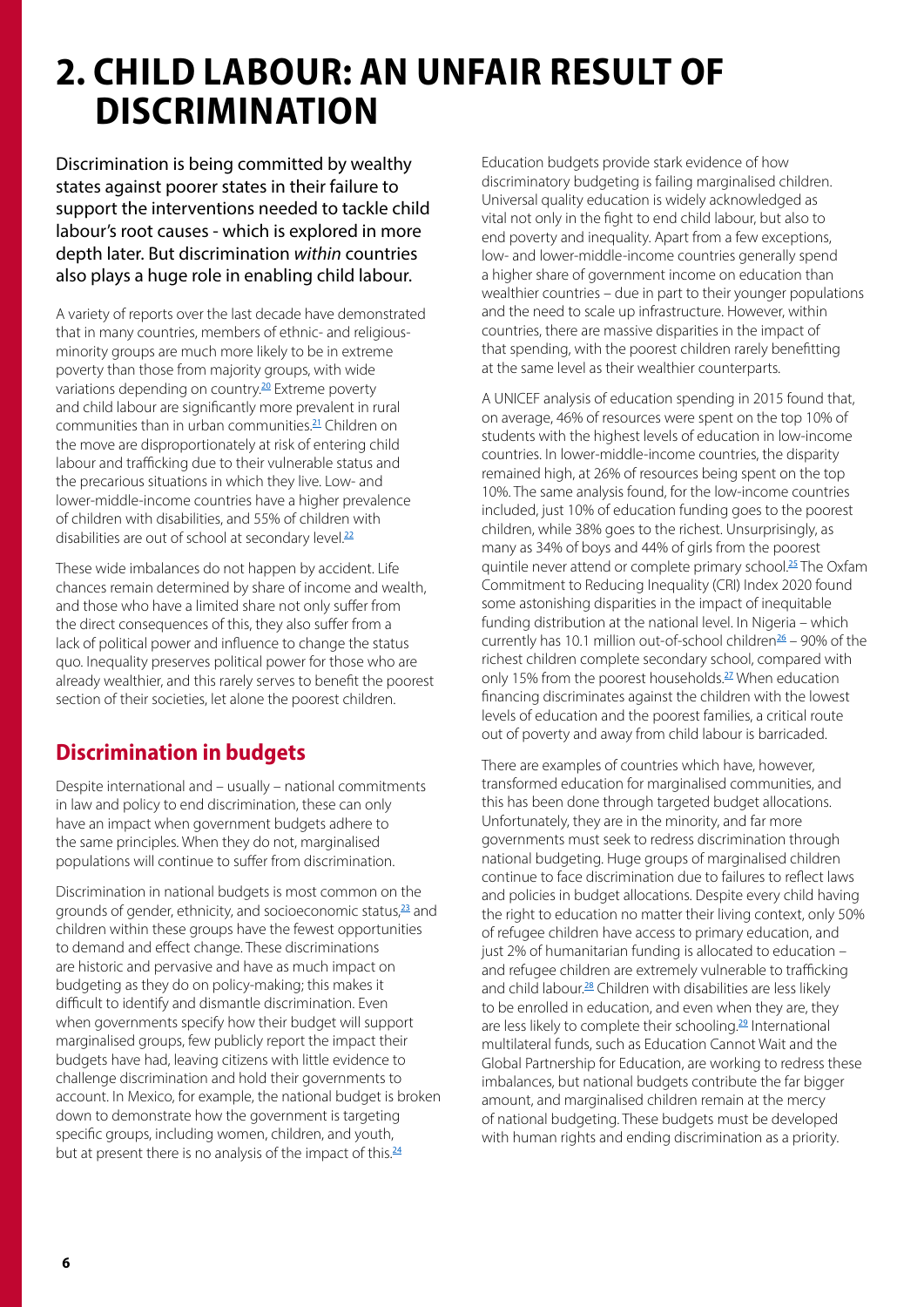#### **CASE STUDY: BRAZIL'S TARGETED FINANCING PROGRAMMES FOR MARGINALISED COMMUNITIES**

Brazil has a long history of providing targeted financing through conditional cash transfer programmes, which seek to redress historical discrimination and enable poorer families to survive and thrive. The most well-known of these programmes is the Bolsa Família, which provides cash transfers to poorer Brazilian families. If the families receiving the benefit have children, families must ensure that the children attend school and are vaccinated; if they exceed the total of permitted school absences, they are dropped from the programme and their funds are suspended.<sup>30</sup> In 2018, approximately 13.7 million Brazilian families were receiving financial assistance from Bolsa Familia.<sup>31</sup> One study found that it increases school attendance and advancement, and has improved child weight, vaccination rates, and use of pre-natal care.<sup>32</sup>

For education in particular, since 2007, the Fund for Maintenance and Development of Basic Education and Valuing Education Professionals (FUNDEB) has enabled marginalised schools to receive additional funding for their specific needs – for example, to ensure children from indigenous populations receive their right to quality education. The fund was due to expire at the end of 2020, but Congress voted to make FUNDEB permanent. At present, 40% of the government's education budget is allocated to FUNDEB<sub>.33</sub>

Although these programmes have faced considerable challenges from recent administrations, they continue to provide a safety net for families most in need.

#### **Gender discrimination and child labour**

Cutting across the multiple layers of discrimination is gender. This is borne out by a critical omission in how we count child labourers. In all the figures to date, children trapped in fulltime domestic labour in their own home have never been counted as child labourers – even those who work over 43 hours per week. This is because household chores constitute a 'non-economic' form of production and are excluded from consideration in the UN System of National Accounts (UNSNA), the internationally agreed set of guidelines for measuring economic activity. In the 2016 and 2020 Global Estimates of Child Labour reports, however, the ILO included information on children undertaking household chores, despite this group remaining excluded from the official numbers of child labourers. While child labour data usually demonstrates that boys are more likely to be engaged in child labour, both reports found the burden of household chores usually falls to girls; in the 2020 data the inclusion of children undertaking 21 hours or more of household chores closed the gender gap by prevalence by almost half. $34$ Evidently, many millions of girls are excluded from official child labour data. Failing to recognise the exploitation of children and particularly girls in domestic child labour at home allows this exploitation to continue unchallenged, and the specific needs of this marginalised group will remain unconsidered in government policy or budgetary responses. In 2021, the UN year for the elimination of child labour, this discriminatory omission must be acknowledged.

Much more broadly, girls are less likely to enter and complete school, and women are more likely to be underpaid or unpaid for their work, regardless of their ethnicity or where they live. Women and girls from marginalised populations are the group most discriminated against. This is a result of both discriminatory policy and budgeting, and long-held social discrimination against women and girls. When families do not have access to free, quality public services, financial constraints force them to make choices; for example, boys are sent to school over girls, or receive medical treatment instead of girls. A woeful lack of funding and political priority for women's and girls' sexual and reproductive health and rights (SRHR) leaves school-aged girls susceptible to being forced into early marriage or pregnancy; when they are, this can prevent them from continuing in education, either by explicit policies which exclude them from schools or by a lack of targeted support to enable them to continue their learning. This perpetuates the cycle of discrimination and marginalisation, as girls are then forced to undertake low-paid or unpaid work. Gendersensitive policies and budgeting which takes into account the need to address existing and long-held discriminations is critical to realising education and freedom for every girl.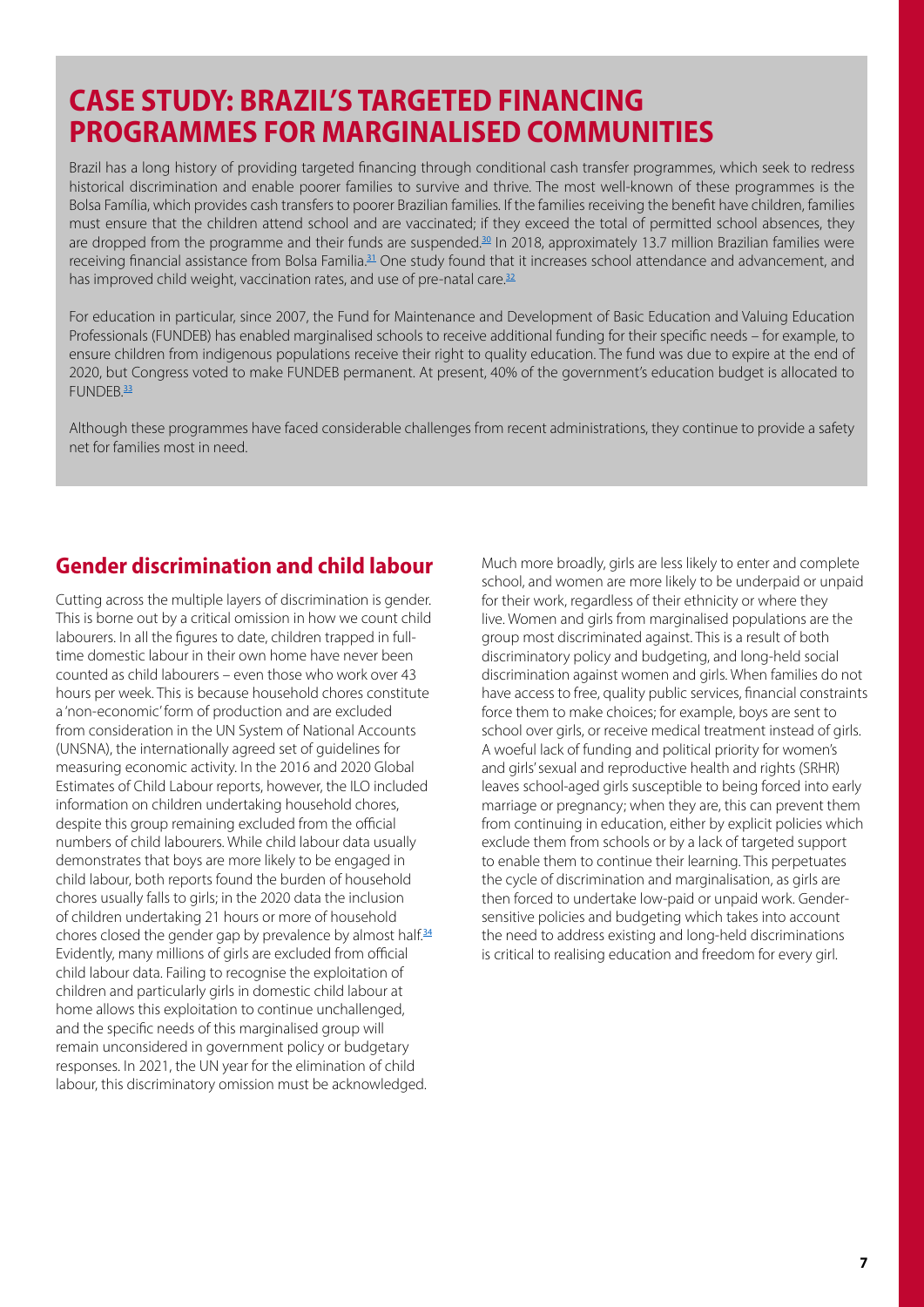#### **Where you live matters: geographical discrimination**

The majority of people living in extreme poverty have historically lived in rural settings;<sup>35</sup> it is no coincidence that the majority of the world's child labourers are from the same communities. Of the world's 160 million child labourers, 122 million live in rural areas.<sup>36</sup> Already with less political power than the urban rich, they are discriminated against due to the lack of cost effectiveness and the administrative or logistical burden of establishing and maintaining schools, hospitals, sanitation, and energy infrastructure in rural settings.

There is also little incentive for decision-makers to create new policy and budgets to cater for the rural poor: establishing infrastructure in these communities can take longer than a term of office, especially when budgets are meagre. This puts the rural poor at the mercy of the election cycle, instead of being prioritised for having the greatest need.

This discriminatory lack of investment and political will for rural communities has a major role in perpetuating child labour because the majority of child labour is rural. Fundamentally, until there is equitable provision for rural communities of the public services which tackle the root causes of child labour, it will continue unabated. But much more directly, weak investment in the inspection services which are supposed to implement child labour laws allows child labour to thrive. When there are too few inspectors to cover an entire country, it is child labour in urban settings that becomes an 'easy win', leaving agricultural child labourers with little or no access to justice.

Turning again to education, it is clear that geographical discrimination has a disastrous impact on children's lives. UNESCO's World Inequalities Database on Education (WIDE) demonstrates that primary-school-aged children are more than twice as likely to be out of school in rural areas than urban in low-income countries, with the 2020 Global Education Monitoring Report demonstrating the impact of this: only 23 rural residents for every 100 urban residents completed secondary school in LICs. The same report found that in at least 20 countries with data, mostly in sub-Saharan Africa, fewer than 1% of poor, rural young woman completed upper-secondary school. When the vast majority of child labourers – over 70% – work in agriculture, it is clear that child labour will never end unless targeted policies to deliver public services including education exist for rural communities.

However, it is not only the rural poor who suffer discrimination. More than one billion people live in informal 'slum' settlements within cities, which are rarely catered for in the same way as formal urban communities.

Indeed, some governments refuse to acknowledge the presence of informal settlements, leaving their citizens completely excluded from access to the public services which can end child labour, including schools and healthcare. It is also important to note that the World Bank is predicting that the number of urban poor is likely to increase in the wake of COVID-19.

Tens of millions of refugees and internally displaced persons, who live in informal settings or camps, endure multiple discriminations and are usually last in line for any kind of public service, because their status can make them ineligible for registration to use existing services or for budget allocations for new services. There is clear evidence of how this impacts upon refugee and displaced children: not only are they more at risk of entering child labour or being trafficked due to their 'invisibility', there is hard proof that they are among the most excluded from education. Only 50% of refugee children have access to primary education, compared to the global level of over 90%,<sup>37</sup> and by being excluded from the basic level of protection provided by being enrolled in education, they are put at even greater risk of entering child labour.

#### **CASE STUDY: KENYAN NATIONAL POLICIES MUST BE LOCALISED TO END CHILD LABOUR FOR EVERY CHILD**

National governments must create targeted policies which increase educational infrastructure to underserved communities to truly provide a fair share of quality education for every child. Kenya provides an excellent example.

According to the National Bureau of Statistics, Kenya's child labour rate reduced from 34.49% in 2009 to 8.5% in 2019. This is attributed predominantly to its improved education policies, including 12 years of compulsory education for every child, and shows how much impact concerted national efforts and policies can make. But in practice there are huge disparities between counties within Kenya.

The child labour rate in arid and semi-arid counties remained extremely high, with six counties still having rates of over 30%, and Samburu county with a rate of 38.4% - more than Kenya's 2009 national average. This demonstrates that blanket national policies do not work for every child and there must be targeted policy interventions for those vulnerable to child labour and exploitation.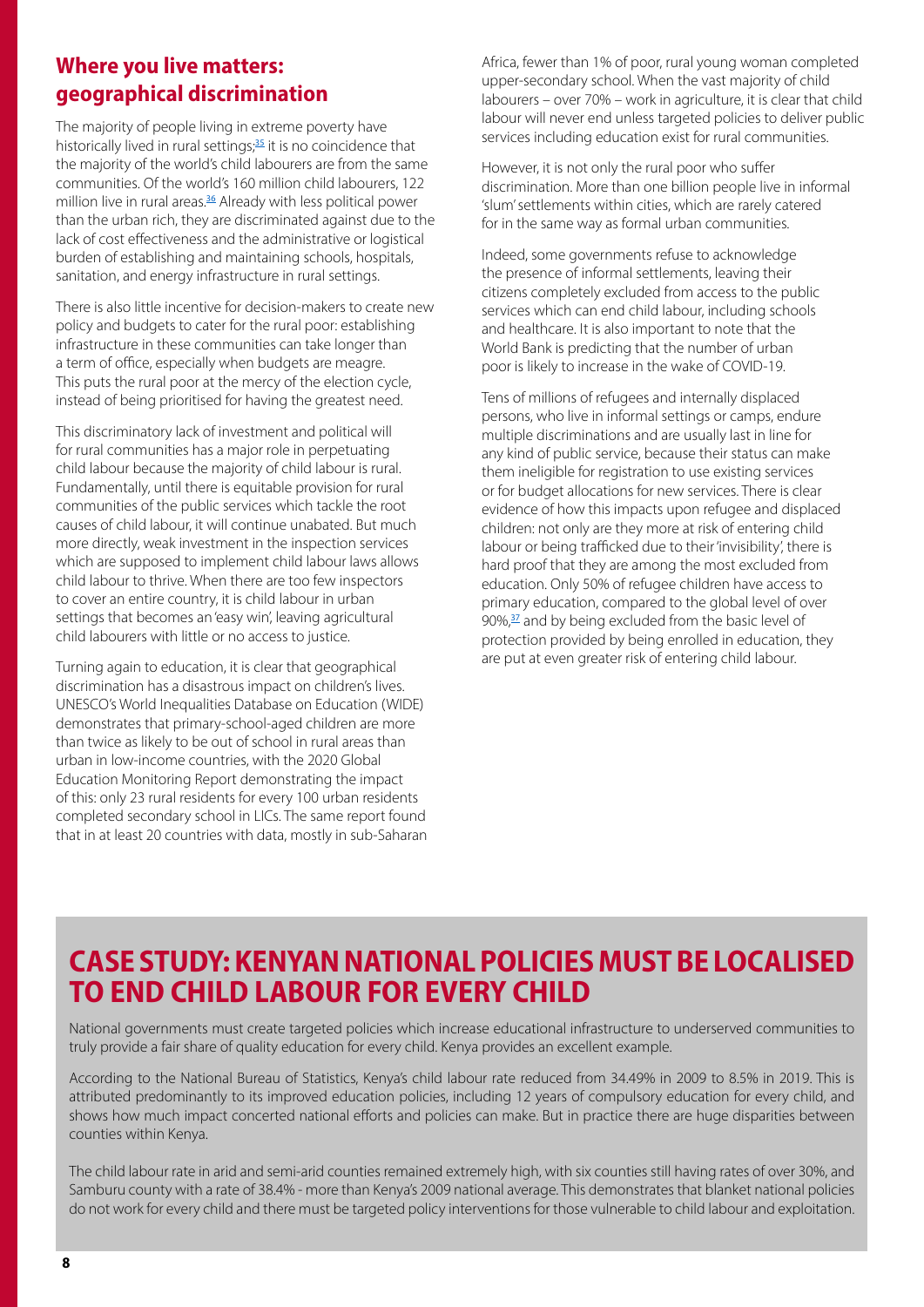#### **Children face multiple discriminations**

Children in marginalised groups, like child labourers, have usually endured multiple discriminations from birth. For example, poor children in rural settings may not have been registered, making them 'invisible' and ineligible for early childhood care and education – or even citizenship. This also means that they are less likely to have access – or be given access if it exists – to vital vaccinations and healthcare. Importantly, it is well documented that children are less likely to receive social protections and benefits than adults; pre-COVID, 45% of the world's population had at least one social protection, but only 34.9% of children were in the same position.<sup>38</sup> This is because when governments implement such policies, the starting point is often older persons and pensions. While these protections are of course important, the lack of financing available often means children lag years behind in receiving equitable levels of protection.

#### **Discriminated against for being a child**

With a handful of notable exceptions, children cannot vote and they are rarely consulted, so decisions about the services and support they should receive are not made by children themselves, nor do they have the input of children. Yet every country in the world – with the shameful exception of the United States – has ratified the UN Convention on the Rights of the Child. This Convention provides rights which aim to protect children and take into account the specific needs of childhood, as well as doubles down on the rights which belong to every citizen, including children, in other international treaties.

Importantly, the CRC provides for the right of children to express themselves freely on matters which relate to the child. While there are a handful of examples of States enabling this right, such as Norway and Australia, the vast majority of children do not have the opportunity to influence decisions which impact their lives. For children facing multiple discriminations, this right is critical because they face multiple discriminations – they are the children most failed by decision-makers, generation after generation. There is a moral obligation for marginalised children including child labourers to be heard – for the world to hear their testimonies – and to have a say in policy and budgeting decisions which affect them.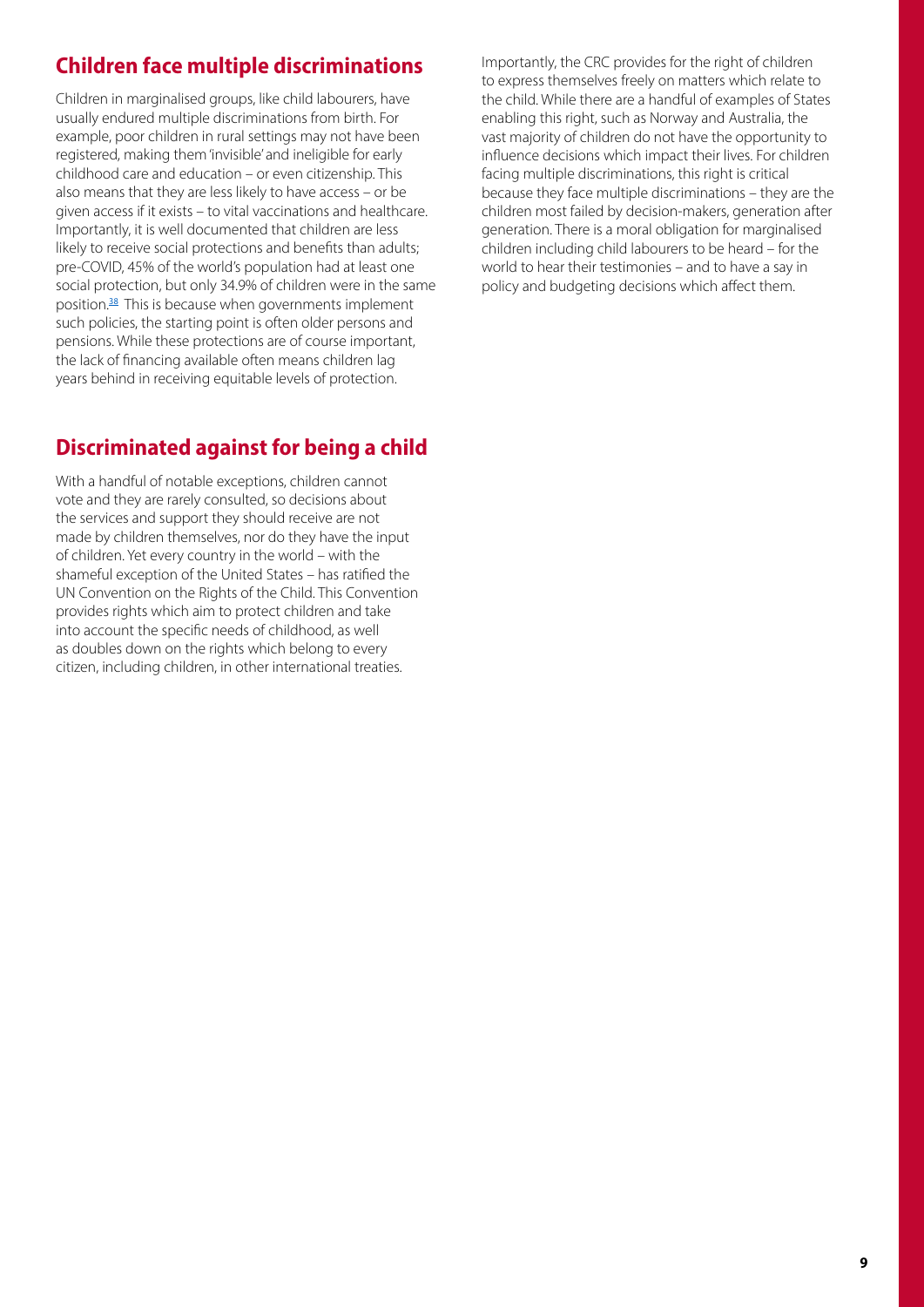#### **REALISING THE RIGHT TO BE HEARD: CHILD AND YOUTH PARTICIPATION IN DECISION-MAKING**

The most fundamental way in which citizens can exercise their right to be heard is in national and local elections. The voting age in most countries is 18, but in the last two decades a handful of countries have lowered this to 16 or 17 – including Austria, Brazil, Malta, and Argentina. In several other states there are active parliamentary debates on lowering the voting age. This is a step in the right direction, but one which still excludes the vast majority of children.

Some countries have active legislation which enables the right of children to express themselves freely on matters which relate to the child. However, implementation is varied, and tends to be better-delivered when it comes to individual decisions – such as children's right to be heard in family courts, or to make health care decisions.

Australia has a Children and Family Act which explicitly states that children have the right to participate in decisions which affect them, and while several Australian states have Commissioners for Children, these are not selected by children and young people. Norway has enshrined its commitment to the CRC by including the right of children to be heard in its constitution; however, the UN Committee for the Rights of the Child has made repeated recommendations to Norway about strengthening participation of children and young people in formal decision-making – particularly for marginalised children.<sup>39</sup>,<sup>40</sup>

Kazakhstan has taken a proactive approach in its commitment to the CRC. The Children's Act states that children have the right to active participation in public affairs, and the state supports a programme of Child Friendly Cities, in which children and young people participate in decision-making and accountability, including budget scrutiny and planning.<sup>41</sup>

With the inception of the SDGs and the accompanying Voluntary National Reviews (VNRs), several countries have established formal ways for children and young people to participate in this accountability process. Permanent structures for child and youth participation have been implemented in Gambia, Finland, Slovenia, and the Solomon Islands, with the latter two countries working with pre-existing national youth councils. Several other countries also used surveys of children and young people to inform their VNRs $42$ 

At the international level, disappointingly few bodies have constituted routes for genuine, formal youth participation. Several multilateral organisations have various 'Youth Envoy' or 'Youth Ambassador' posts, but the serving individuals are usually recruited using opaque selection processes instead of transparent, democratic processes. Such selection processes tend to exclude young people who have not completed tertiary education, let alone offer any opportunity for children with limited primary or secondary education. In the case of the United Nations, this is particularly disappointing: there is a formal and transparent mechanism in the UN Major Group for Children and Youth which enables representative and grassroots organisations to democratically participate in UN consultations, but there is no obligation on Member States or any of the relevant UN agencies to heed its recommendations. At the same time, there is a 'UN Secretary-General's Office Youth Envoy', who is selected by an unknown panel using unknown criteria, but receives a budget and staff – and up until 2020, the Office for the Youth Envoy used unpaid interns.<sup>43</sup>

One progressive example of formal and democratic youth participation comes from Education Cannot Wait (ECW), the global multilateral fund for education in emergencies. In 2020, ECW formally recognised students and young people as part of their civil society constituency and invited 100 Million, a youth-led campaign, to support the establishment and democratic processes for a new Student- and Youth-led Subgroup. In January 2021, the subgroup elected its first representative organisation to sit on ECW's High-Level Steering Group and Executive Committee; with over 70 member organisations, it is by far the biggest subgroup – and the only one to have substantial representation from displaced persons and refugees themselves.<sup>44</sup>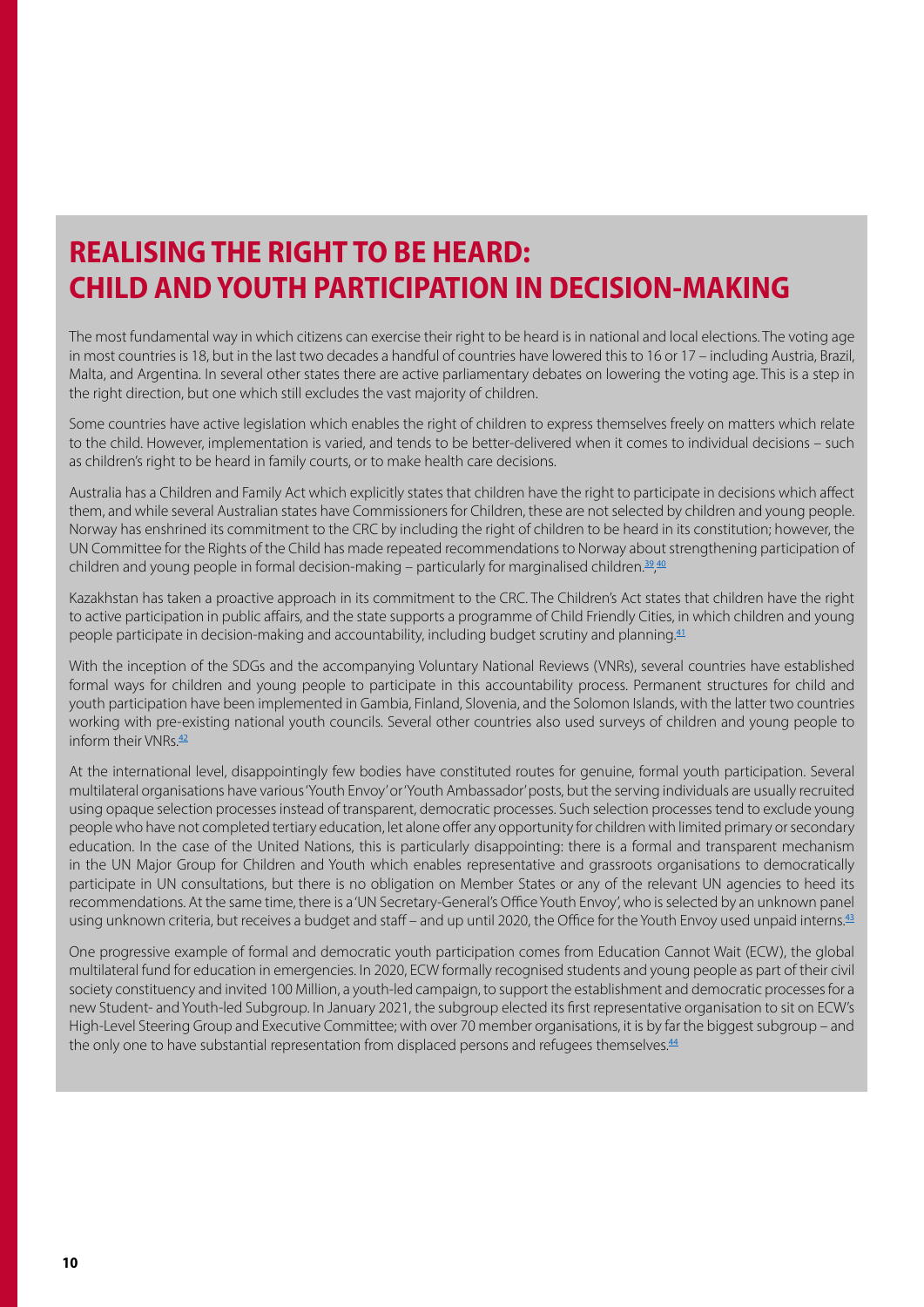*"The economic status of my family was pretty bad... we did not have enough to eat so we used to work in a mica mine - my mother, father, and brother."*

Champa Kumari was 12 years old when she was rescued from child labour in Jharkand, India, by Bachpan Bachao Andolan. After starting school, she understood that she had been a victim of child labour, and soon began to take action to prevent other forms of exploitation happening to children, particularly child marriage.

She joined meetings of her local Bal Mitra Gram (Child Friendly Village), led campaigns and rallies, and helped stop two child marriages. In 2017, she was elected the Vice President of the National Level Bal Panchayat (Children's Parliament), and in April 2019, she was awarded the prestigious Diana Award for being a crusader against violence and exploitation of children.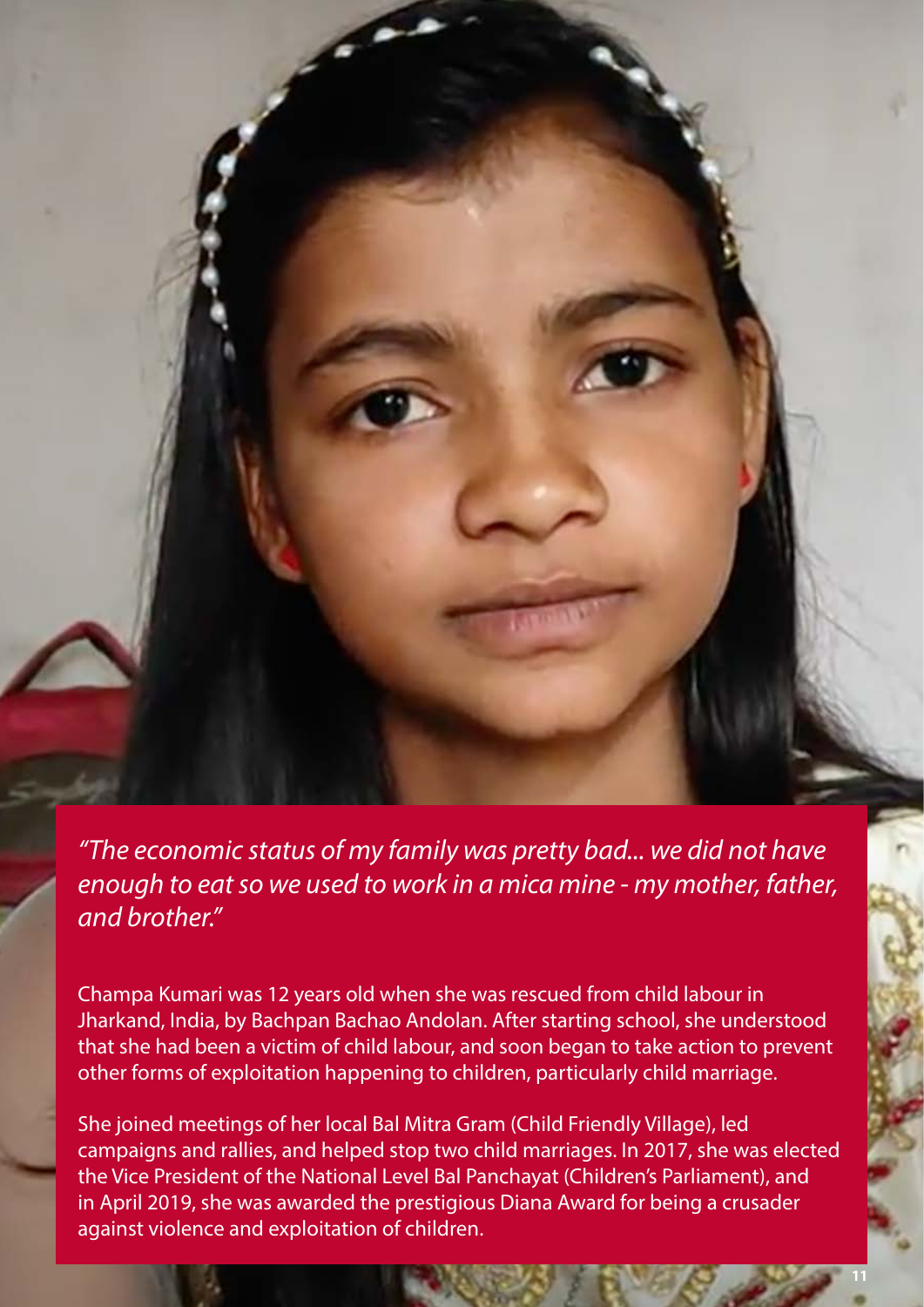## **3. A GLOBAL ECONOMY BUILT ON INTERNATIONAL INJUSTICE**

Despite the recent dissipation of internationalism and multilateralism, the simple fact remains that the world has created, and maintains, a global economy, and it is an economy in which the lives of wealthier citizens anywhere are reliant on the labour of poorer citizens everywhere. When the poorest of these citizens are children, and they are being exploited to fulfil the needs and wants of the wealthy, States are failing in their moral and legal obligations.

High-income countries have long played a critical role in determining resources for lower-income countries – not only inherently in the legacy of colonialism. As bilateral donors, as influential members of multilateral institutions, and as members of international institutions which exclude poorer countries, high-income countries (HICs) continue to have an unfair say in how resources are distributed and spent. Critically, this is not limited to how HICs spend their own resources – they also dictate how poorer countries manage their own income through taxation and borrowing.

#### **Bilateral aid discrimination by rich countries against the poorest countries**

Regardless of international guidelines and multilateral agreements, HICs still determine how much aid to allocate and where to spend their aid budgets. Historically, the majority of aid has gone to middle-income countries, not the low-income countries which are home to growing numbers of child labourers.

In the face of the global pandemic, initial indicators for 2020 show a 26% decrease in overall bilateral aid;<sup>45</sup> worse still, the same HICs managed to find over \$8 trillion for their domestic responses to COVID-19, contributing just 0.13% of this to multilateral efforts against the pandemic in lower-income countries. To really put this in context, overall ODA in 2019 was \$154.5 billion $46 -$  or just under 2% of \$8 trillion. Most recently and perhaps most notably, in 2020 the UK government reduced its overall aid commitment from the international standard of 0.7% to 0.5% of GDP – or \$6.3 billion – with agencies like UNICEF reporting a 60% cut in UK contribution. The \$6.3 billion stands in stark contrast to the UK government's \$400 billion spend on its own domestic COVID-19 response.<sup>47</sup>

To accompany this massive cut in aid, the UK government also closed its respected Department for International Development (DfID) in the middle of the pandemic and merged some of its functions into the Foreign, Commonwealth, and Development Office (FCDO). This is part of an awful trend set by several other HICs over the last decade, which have dissolved ministries which were dedicated to international cooperation and development

and merged whichever functions they chose to retain into ministries for foreign trade and affairs instead. Governments make this move to align aid policy with foreign interests, with the UK Prime Minister Boris Johnson making this explicit when announcing the closure of DfID: "distinctions between diplomacy and overseas development are artificial and outdated", whilst vowing to rebalance aid away from poorer countries to prioritise spending to "safeguard British interests and values overseas".<sup>48</sup> It is unclear what 'safeguarding British values overseas' means in practice, but it is interesting to note that Johnson illustrated his point by naming several European, predominantly white, upper-middle-income countries as examples of places which should receive more UK money, and two African countries – one lower-middle-income and one low-income – which should receive less, despite the UK's history of colonial exploitation of both countries.

The UK is not alone in this shift in priorities; Canada, New Zealand, and Australia have all conducted similar mergers between ministries, often accompanied by an overall decrease in budget and with little or no evidence that foreign policy has become more coherent or streamlined. For example, after the closure of its international development department, the Canadian government stated with great fanfare its intention to refocus its \$4.3 billion aid budget as 'feminist' in 2017. However, there was no accompanying budget increase to recognise the greater needs of women and girls left after decades of discrimination – despite the government increasing its military spending by over \$10 billion in the same year. The policy has since been criticised for including no definition of feminism, $49$  and there is little evidence of coherence between the feminist aid policy and the stated priorities for Canada's broader foreign policy.<sup>50</sup> Worse still, the current Canadian administration has continued its predecessor's policy of increased publicprivate partnerships to leverage international aid, with private investment in beneficiary countries failing to result in direct benefits for the citizens in most need.<sup>51</sup>

When HICs shift their resources away from the countries in most need and towards those which are perceived to be more beneficial to the donor country, or place certain conditions on the assistance they are prepared to give, it inherently discriminates against low-income countries and tightens the grip of poverty, especially for the poorest citizens. Without income from ODA the ability of LICs to improve their public services and economies is reduced, putting 'reprioritised aid' from HICs even further out of reach. Where public-private partnerships come as a condition of assistance, the biggest winners are almost always the businesses themselves, with more attention paid to profitability than supporting the poorest communities in terms of sustainable jobs and public service infrastructure. This is particularly galling, as many of those investments are made to exploit natural resources such as fossil fuels or minerals found in or near rural communities. Poverty is not only perpetuated but increased by regressive and discriminatory aid policies; with more and more wealthy countries taking this stance, it is unsurprising to see increases in child labour.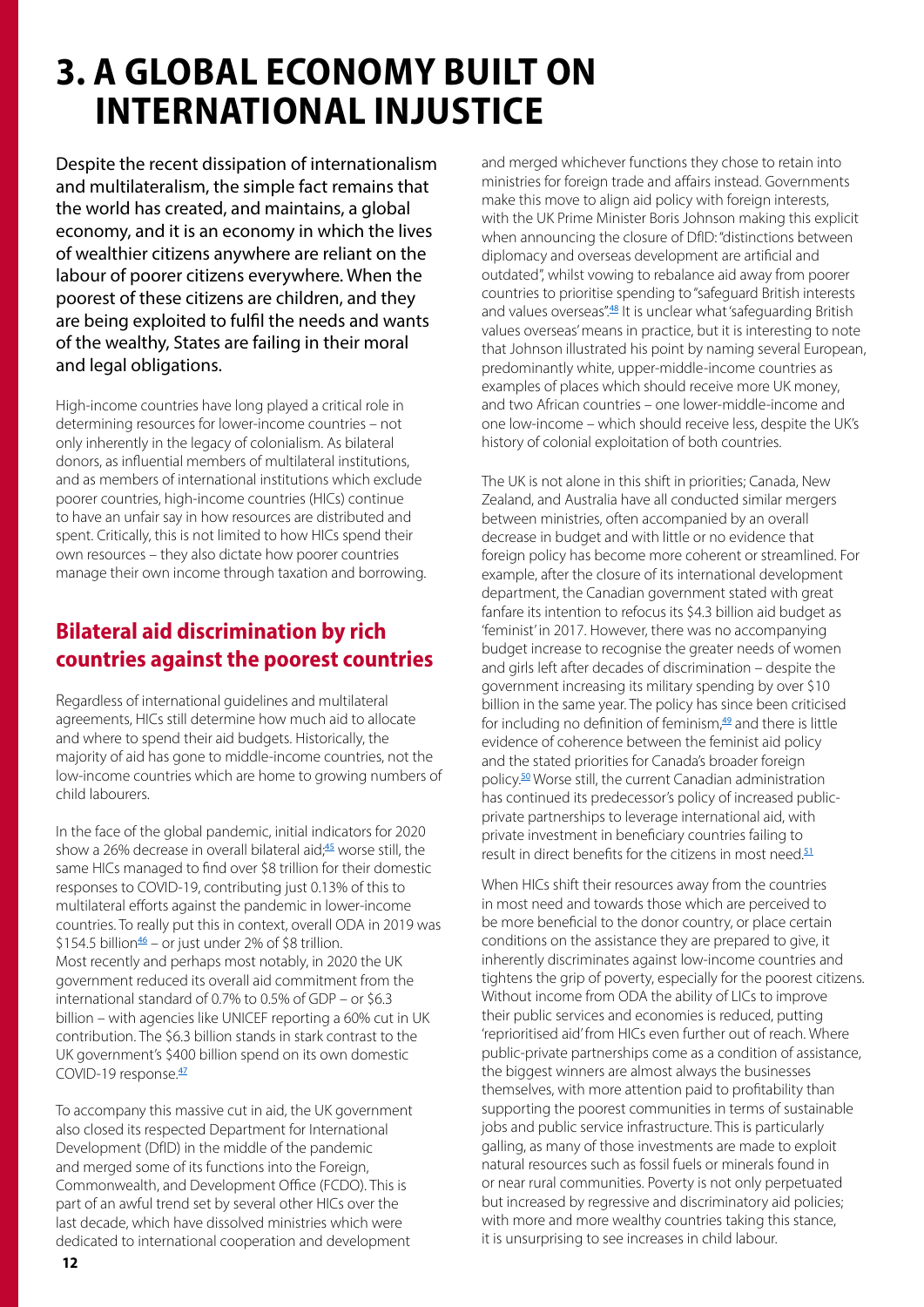#### **Imbalance of power in international financial institutions**

High-income countries dominate the two major international financial institutions (IFIs) the International Monetary Fund (IMF) and the World Bank. Created in 1944, at the tail end of the colonial era, the purpose of the IMF is to ensure stability of the world's monetary system by monitoring economic policies and developments, providing assistance through different forms of borrowing where needed; and the aim of the World Bank is to support lower-income countries develop their economies to end poverty, using low- or no-interest loans and grants which are classified as official development assistance (ODA or aid). Despite the evolution of their roles, to this day, both institutions maintain the outdated and fundamentally discriminatory 'gentleman's agreement' which ensures that the head of the IMF is always European, and the head of the World Bank is always from the United States. In addition, while the memberships of both institutions now include almost every country in the world, their structures heavily favour wealthy members, because voting rights and other benefits are broadly based on a country's economic power.

When a country makes use of its borrowing rights from the IMF to stabilise its economy, the IMF determines the conditions of those loans, including specific economic policy changes. The IMF also has a long history of forcing countries to take national 'austerity' measures – such as decreasing public spending, reducing the real-time value of public sector salaries, and limiting or reducing social protection programmes. This obviously has a negative impact on countries which are already failing to provide basic access to quality public services like education, health care, and water and sanitation. Even though the IMF's own reviews of conditionality demonstrate that it worsens poverty and inequality, $52$ they continue to impose these harmful conditions.

The World Bank aims to fight poverty and does so through its provision of low- or no-cost loans as well as grants and funded projects exclusively to low- and middleincome countries. However, support from the World Bank comes with similar 'austerity' conditions, as well as policy stipulations such as increased private sector involvement in public service provision – which ultimately means public interest comes second to the interest of shareholders.

In 2020, as a result of the pandemic, the IFIs made an incredible 189% increase in ODA last year compared to 2019, predominantly in concessional loans. However, even with the emergency loans provided to lower-income countries for their responses to the pandemic, conditionality was attached – including an expectation of austerity measures to be put in place as soon as  $2022$ .<sup>53</sup> It should also be noted that the share of ODA from the IFIs for low-income countries almost halved in 2020, compared to  $2019<sub>1</sub><sup>54</sup>$  with middleincome countries being by far the biggest recipients.

As the balance of power in IMF and World Bank decisionmaking is held by wealthy countries, it is extremely difficult for low- and middle-income-countries to put up any real challenge. At a more basic level, conditions imposed by the IMF and World Bank are discriminatory because they have been developed through the lens of wealthy countries. Austerity measures and privatised services have

proven to be harmful to the poorest citizens regardless of the wealth of a country, but the poorest citizens in lowerincome countries have far fewer safety nets to protect them from the worst impacts. Policies which might be 'problematic' in Europe can prove fatal in Africa.

This is not to say that IFIs don't have a role in a world which must 'build back better' – by their own admission, despite their failure so far to put their money where their mouth is. Rather, it is critical that the structural discrimination in the policies and decision-making of these bodies should be eliminated, and both institutions must evolve to reflect the needs of their memberships if they are to play a critical role in ending poverty by 2030.

For example, the G7 Finance Ministers have already welcomed the IMF announcement of a new allocation of Special Drawing Rights (SDRs),<sup>55</sup> which countries can use to bolster their economic standing or to purchase currency to pay for public investment, is extremely welcome in principle. SDRs are likely to be used to inject cash into the economies decimated by the impact of COVID-19 and bolster national responses. However, these SDRs are allocated to all members of the IMF, in proportion to the value of their membership or 'quota', so high-income countries will receive the lion's share. The European Network on Debt and Development (Eurodad) has estimated that of the proposed \$650 billion in new SDRs, just \$7 billion – or just over 1% - will go to low-income countries, compared with \$438 billion for high-income countries. This makes \$650 billion wildly insufficient: Eurodad also estimated that sub-Saharan Africa would receive a \$22 billion allocation, which is barely two thirds of the region's total debt bill of \$37 billion.<sup>56</sup> High-income countries can 'donate' some of their share of SDRs to lower-income countries, but serious consideration needs to be given to a process which enable this to be done fairly. This clearly demonstrates the urgent need to restructure the IFIs because even an apparent positive intervention is fundamentally discriminatory.

#### **Multilateral grant-making funds and the role of high-income countries**

Multilateral funds like the Global Fund and the Global Partnership for Education have good representation on their high-level boards from beneficiary countries as well as donors, with more balanced voting powers than the IFIs. This means lower-income countries have a stronger say in how the funds set priorities and can base them on the beneficiaries' needs rather than the donors' interests. They can also set their own parameters for who can receive funds – for example, GPE provides education funding only for low-income countries. However, in practice, donors to multilateral funds can still demand conditionality as part of their contribution, and it can be difficult for a board to overrule this without a negative impact on the fund's overall income. At the same time, some donor countries have a history of publicly announcing increased contributions to multilateral funds to demonstrate their commitment to a particular effort, like girls' education, but do so in the same breath as announcing far greater reductions in overall aid budgets, leaving the poorest countries with a net loss and struggling to pay for already weak public services.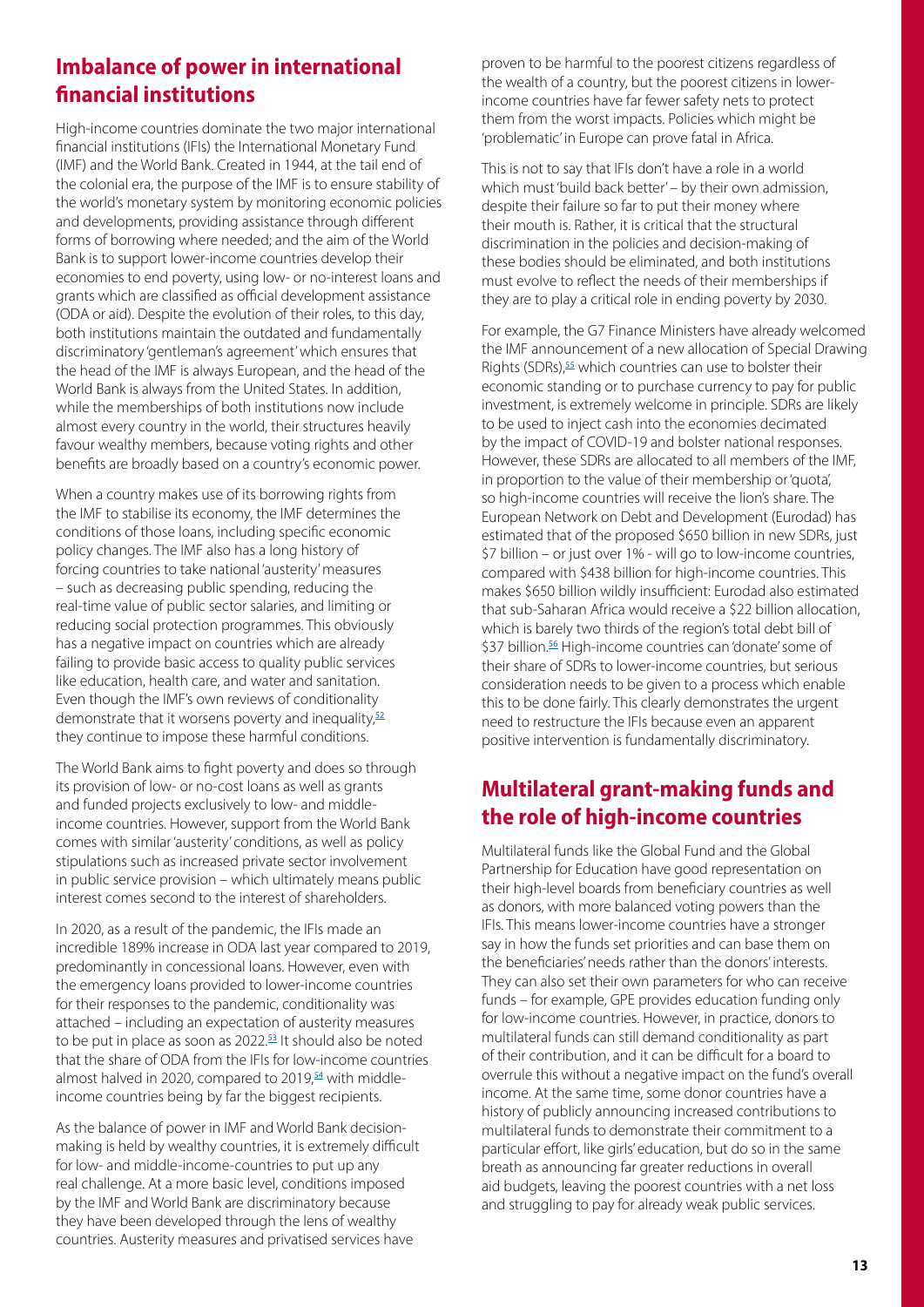#### **Taxation: discriminatory rules take money from the poorest and give to the richest**

HICs also have an unfair say in how much money is taken away from low-income countries. Tax is the most reliable source of income for almost any country and enables them to pay for public services like education, water and sanitation, and health care. For HICs, the vast majority of citizens pay income tax on their salaries, as well as taxes for goods and services, and this provides the bulk of income for public services. But in lowerincome countries, the majority of citizens are employed in the informal economy, and usually on the kind of poverty wages which force families to turn to child labour. This makes the taxes which should be generated from natural and low-cost human resources exploited by multinational companies vital.

However, in 2020, the Tax Justice Network's 'The State of Tax' report found that multinational corporations short-change countries out of \$245 billion in tax every year, with a further \$182 billion lost to wealthy individuals hiding their wealth from the law.<sup>57</sup> The biggest impact of this felt by low- and lower-middle income countries, which lose \$45 billion each year; this is the equivalent to half of their national health care budgets, and 40% of the aid received by the same countries in 2019. The same report attributed responsibility for 98% of tax losses to HICs. Domestic budgets in lower-income countries will only ever be sustainable when they have sufficient tax revenue; allowing multinational businesses to take resources from poorer countries without paying a fair share of tax and enabling them to hide the money in tax havens is immoral.

In 2021, the G7 Finance Ministers Meeting agreed an 'historic' tax deal whereby multinational corporations would have to pay 15% corporation tax in the countries in which they operate. While this is a step forward, there remain significant concerns about the detail. For example, the G7 communiqué states that this would only apply to "profit exceeding a 10% margin for the largest and most profitable multinational enterprises".<sup>58</sup> This would exclude companies operating at a lower profit margin, even if they are generating hundreds of billions in revenue like the international online retailer Amazon. A further issue of concern is how the tax will be implemented to ensure it does not have a negative impact on lower-income countries.

This deal is intended to be part of wider global tax reform scheme to which 135 countries are signed up. Even though the parties to the scheme include lower-income countries, the balance of power is retained by wealthier countries: the G7 deal is to be ratified by the G20, and the OECD is coordinating the broader tax reform scheme. Both the G20 and OECD are dominated by high-income countries with a handful of upper-middle-income countries. It is also worth noting that the original corporation tax proposal by US President Joe Biden was for a 21% global rate, but this was reduced to 15% to make it more 'palatable' to a wider group of countries.

Despite this apparent progress, decisions on global tax rules remain fundamentally discriminatory: wealthy countries are maintaining unfair tax rules and practices to the detriment of the citizens for whom tax revenues are the difference between life and death.

#### **Child labour laws must cross borders**

Although child labour persists for some older children in high-income countries, alongside it sits a moral and, importantly, legal acknowledgement that this is wrong. This legal acknowledgement is evident in the public systems which exist to protect and deliver the rights of children in these countries: birth registration; early childhood care; universal and compulsory education; social protection inclusive of child benefits; access to healthcare; and laws with harsh penalties to prevent the perpetuation of child labour within their territories. Every single one of those mechanisms exists because those countries recognised that their own progress would be impeded if they did not end child labour and enable the progress of their own citizens.

Why is it that these same countries are failing to recognise that the same principle applies in every country? Few countries have laws which force companies to ensure there is no child labour in any part of their supply chain, but when commercial supply chains are global, this lack of legislation leaves a massive gap through which children are falling. For example, if a German company uses German child labour in its supply chain, it would be a breach of Germany's laws and result in prosecution. But if that same German company uses child labour in Ghana, it is not breaking German law. This is fundamental discrimination against the world's poorest children, which wealthier countries could easily end.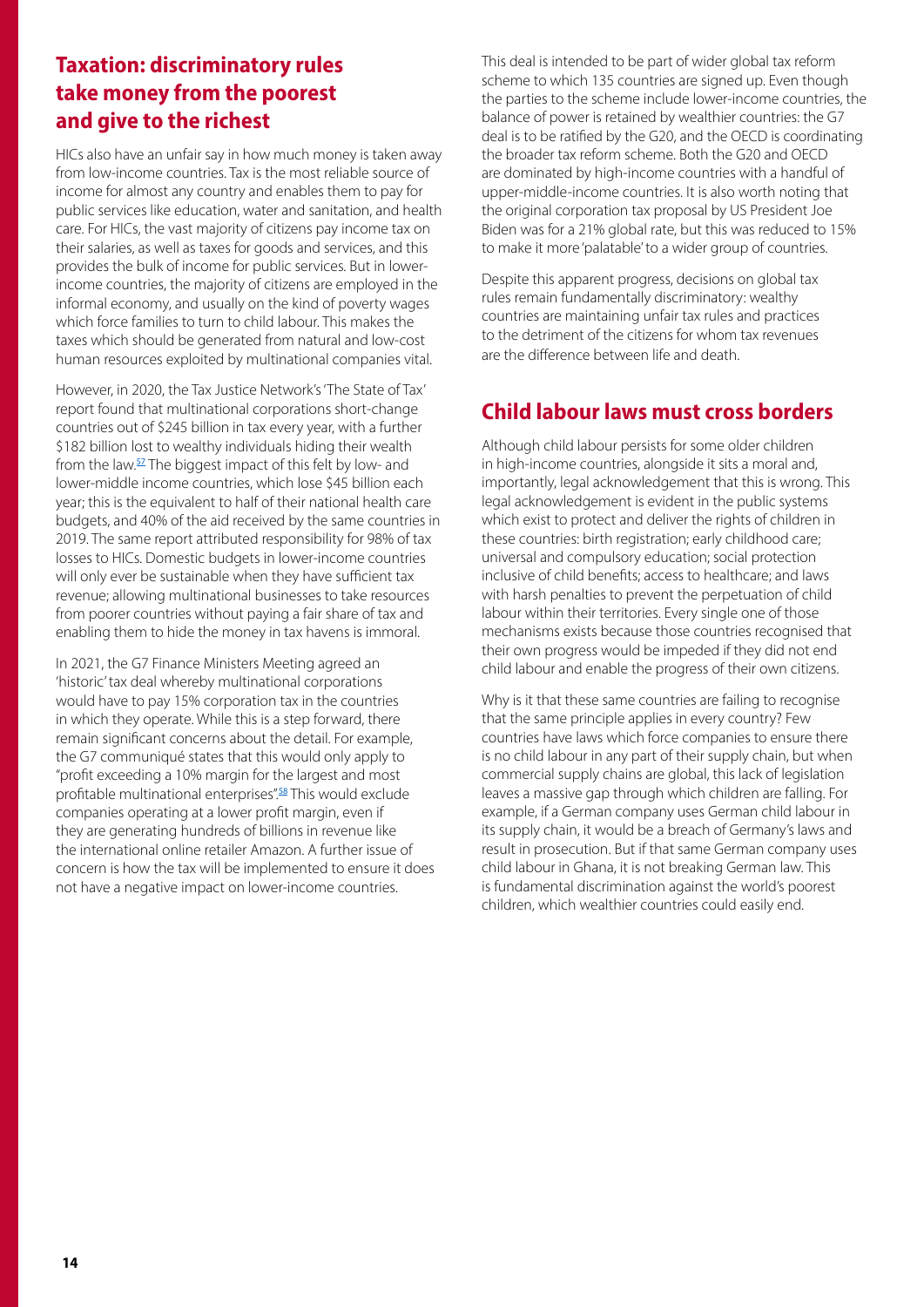## INEQUALITY & INJUSTICE INCREASE REGARDLESS OF CRISES

#### EVERY WEEK BETWEEN 2016-2020, OUR WORLD CREATED...

**&**



## A A A A A A A A A A A A A A A A A A A A 35,000 CHILD LABOURERS

EVERY WEEK DURING THE GLOBAL PANDEMIC OUR WORLD IS PREDICTED TO HAVE CREATED...



## 61,000 CHILD LABOURERS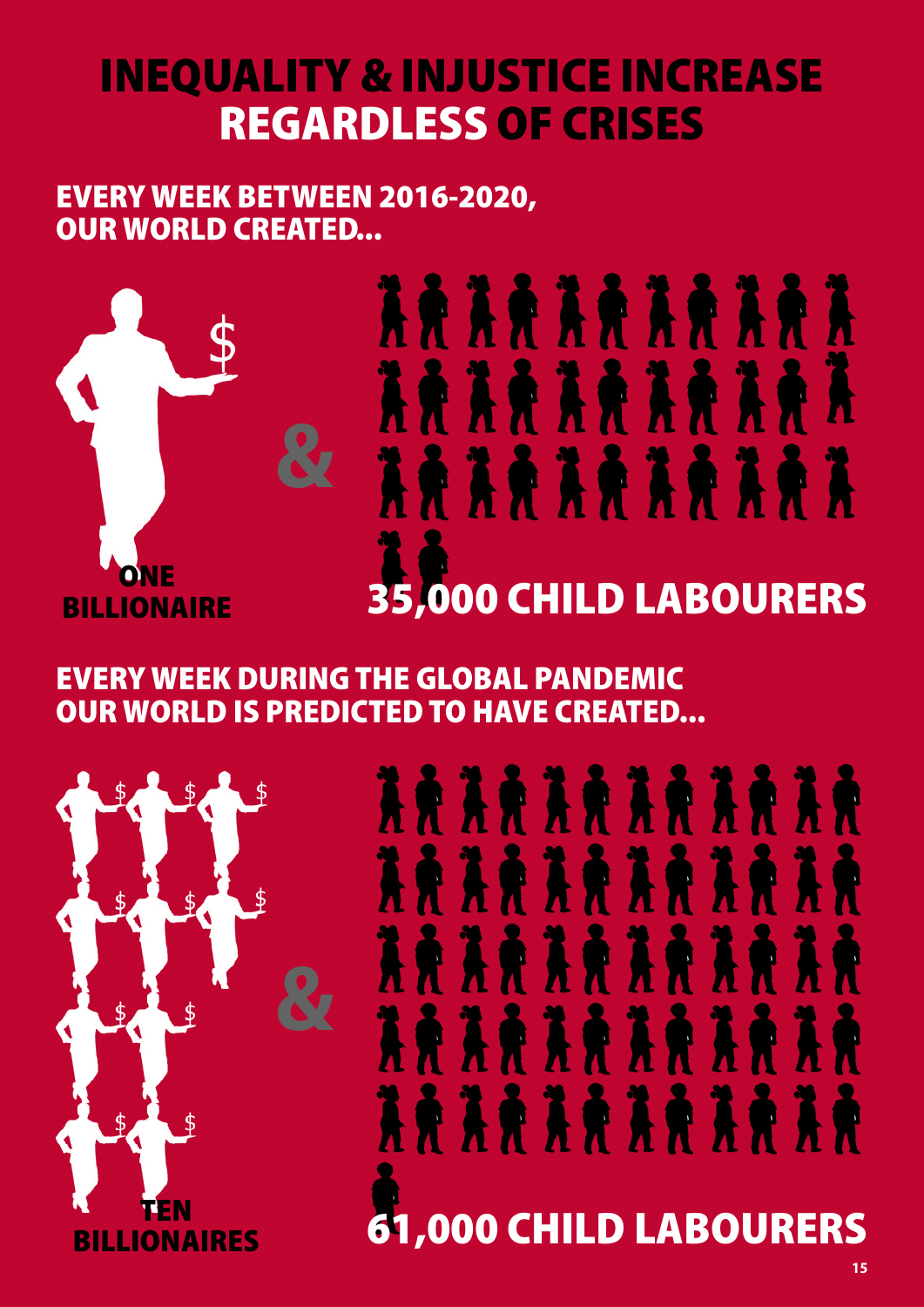### **4. CONCLUSION: A WORLD WITH NO CHILD LABOUR IS POSSIBLE – IF WE END DISCRIMINATION.**

Child labour and the extreme poverty faced by 10% of the world's children must stop being seen through a colourblind lens. Generations of the same communities have been excluded from any share of the world's wealth, forcing each generation's children into labour from as early as five years old. This terrible legacy of colonialism, slavery, and discrimination will only end when every child in every community is learning in school, not working to survive. Acknowledging that discrimination is at the heart of this ongoing injustice is essential to change it.

The kind of development that citizens demand, and that world leaders profess to want, does not require any reinvention of the wheel and can eradicate child labour for good. There is a tried and tested process of providing wellresourced, quality public services, including protection for those most in need – and the world has enough wealth to do it. This model, utilised by the world's wealthiest countries for decades, is prevented from working in poorer countries by multiple layers of discrimination – both between and within countries. At the same time, no government can succeed in

the fight against child labour without sufficient income to provide those public services and protections, or without prioritising the children and families most in need of support.

If we want to end the crippling discrimination, poverty, and exclusion that allows injustices like child labour not only to persist but to thrive, then the decades-long discriminations against the world's poorest countries and poorest citizens have to end. Every government has pledged to do this, but it is clear that pressure – from every section of society – must be exerted for governments to take action.

In 2021 – the UN Year to Eliminate Child Labour – we must end the damning reversal of progress for hundreds of millions of children. The fight for every child and every family to live in dignity and enjoy the fulfilment of their rights must and will be at the fore.

## **RECOMMENDATIONS TO ALL GOVERNMENTS**

#### **1: National action plans to end child labour**

Create national action plans to end child labour by 2025 which recognise and directly target historic and ongoing discriminations against low-income countries, ethnic and religious minorities, rural communities, and communities in urban informal settlements including refugee and IDP camps.

This includes:

- Urgently implementing social protection floors to support the most marginalised. This should take an holistic approach; prioritising one group over another will result in children always coming last. This means, as a minimum, creating wellresourced social protection schemes for families which are available, accessible, and adequate to the needs of those meeting a realistic eligibility threshold; and ideally creating a universal child income which is accessible to all families with children.
- Public policy and services which put marginalised communities first, including the establishment of new infrastructure, with staff trained to deliver the rights of children – from trained teachers and clinicians to child protection and police officers. Incentivisation should be included to ensure equitable staffing between rural and urban settings.
- Strengthening new laws and implementing existing laws against child labour, including laws which reach beyond national borders and ban child labour in global supply chains, and well-funded enforcement agencies with sufficient capacity to monitor rural settings.
- Recognition of children undertaking household chores of 21 hours or more per week as child labourers in national data and advocating for inclusion in international data.
- For refugee communities in particular, allowing adults to earn, and sufficiently funding education in emergency contexts through national and multilateral financing to prevent child trafficking and exploitation.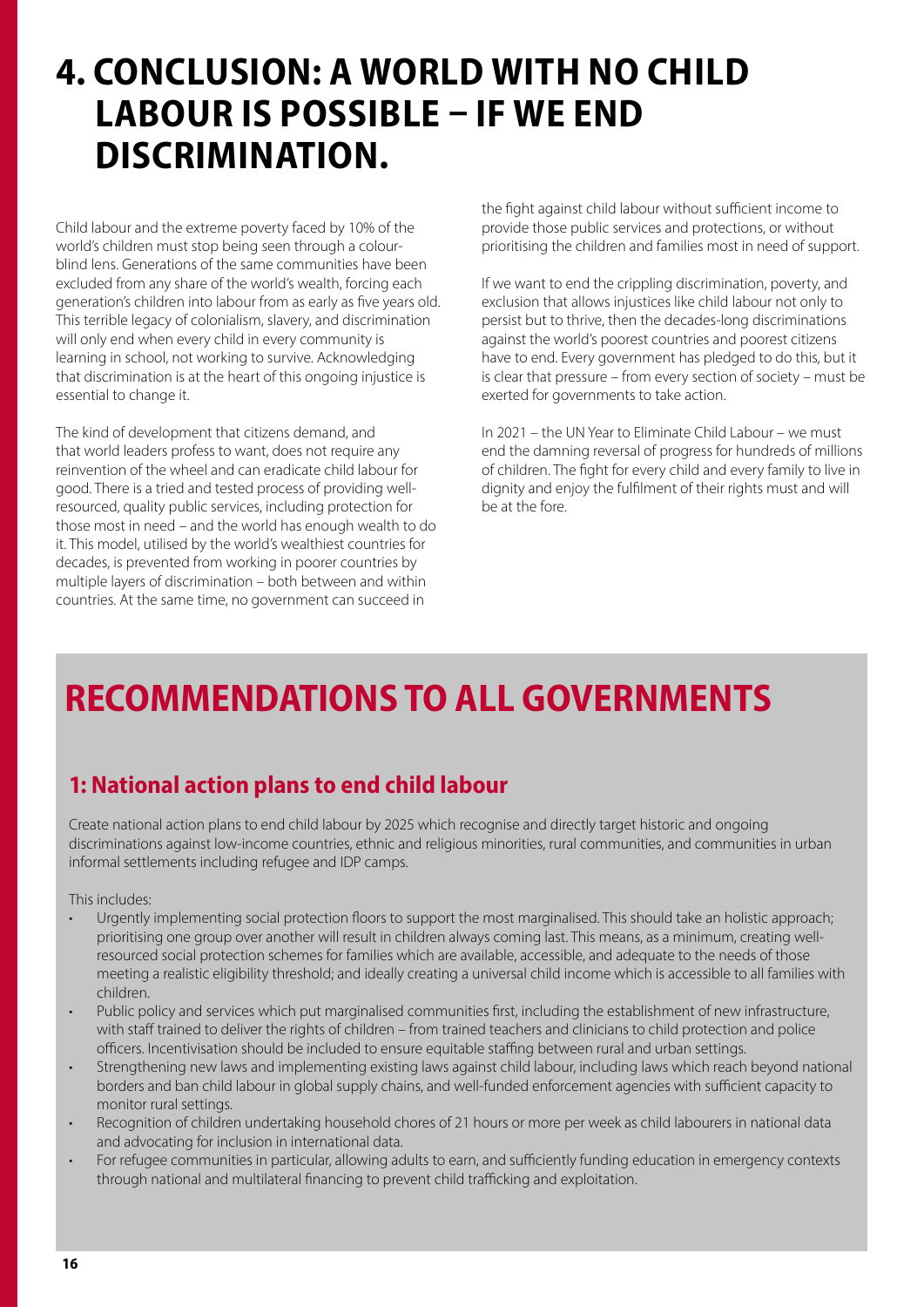#### **2: Inclusive task forces to deliver national action plans**

Deliver national action plans to end child labour through inclusive, multi-stakeholder task forces at national and local level which ensure that marginalised communities are represented and include meaningful participation of children.

This includes:

- Transparency and accessibility with targeted outreach and communication to enable marginalised communities to participate in decision-making and accountability, including mechanisms to track progress and identify barriers to implementation nationally and locally.
- Improved and disaggregated data to end discrimination and ensure children are not falling through the gaps.

#### **3: Transparent, anti-discriminatory national budgets**

Deliver transparent, anti-discriminatory national budgets, developed using human rights and children's rights lenses.

This includes:

- Budgeting to ensure equitable provision of public services which even up quality and access for those who are most marginalised and excluded, taking into specific account the impact on children.
- Meeting international and regional obligations and standards to fund public services, including 1% of GDP to childfocused social protection, 20% of the domestic budget to education, and 15% of domestic budget to health in developing countries; and for all countries fully funding the gap to achieve universal primary healthcare and basic WASH.
- Participation and accountability in budget processes to include marginalised communities and children.

### **RECOMMENDATIONS TO DONOR COUNTRIES AND MULTILATERAL INSTITUTIONS**

#### **4: Anti-discriminatory global taxation rules and ingovernmental cooperation to eliminate illicit financial flows**

Enable new ways of working for all countries to have a fair say in global taxation laws to ensure that lower-income countries benefit as well as wealthier countries and increase intergovernmental cooperation and support to eliminate harmful illicit financial flows.

This includes:

- Preventing the avoidance of global corporation tax with a dual approach combining profit thresholds and levels of revenue.
- Eliminating tax havens and increasing intergovernmental monitoring on corruption and money-laundering.

#### **5: International cooperation which acknowledges and fights against discrimination**

Official development assistance in the form of bilateral and multilateral grants should be increased to sufficiently support governments to end child labour through tackling its root causes, including debt cancellation and the establishment of a \$100 billion global social protection fund targeted towards lower-income countries.

This includes:

- Increasing bilateral grants and targeting them towards low-income countries, and in particular where high proportions of citizens live in poverty, instead of repurposing aid to meet foreign policy objectives in middle-income countries.
- Fully financing multilateral funds and appeals which specifically target low-income countries and marginalised populations, including the Global Partnership for Education, Education Cannot Wait, and humanitarian response appeals led by the United Nations.
- Improving representation and power for lower-income countries by making structural changes to high-level decisionmaking bodies and quotas to enable stronger capacity to implement poverty reduction measures.
- Additional increased financial support as acknowledgement of historical and structural discrimination by relevant donor countries.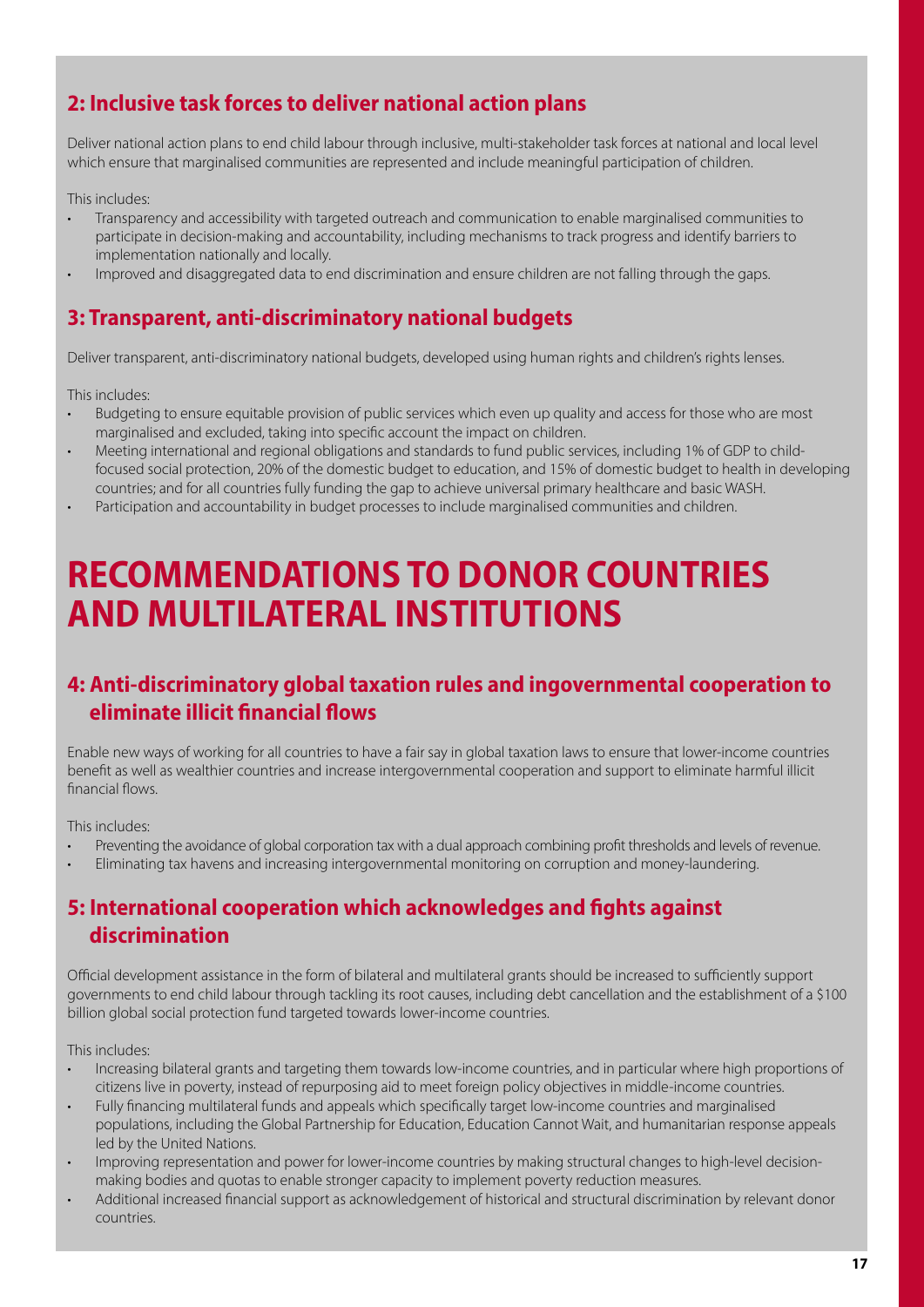*"The dollar I make, I give half to the household, and I save the other half... It is not safe here. Once in a while I get wounds."*

David is 9 years old. He is the youngest of four children and comes from Kenya. During the pandemic his mother's work dried up, so he started working at the local dump site to make extra money for food. His mother, Maureen, still works when she can, but as a casual labourer she has no reliable income and receives no job protection.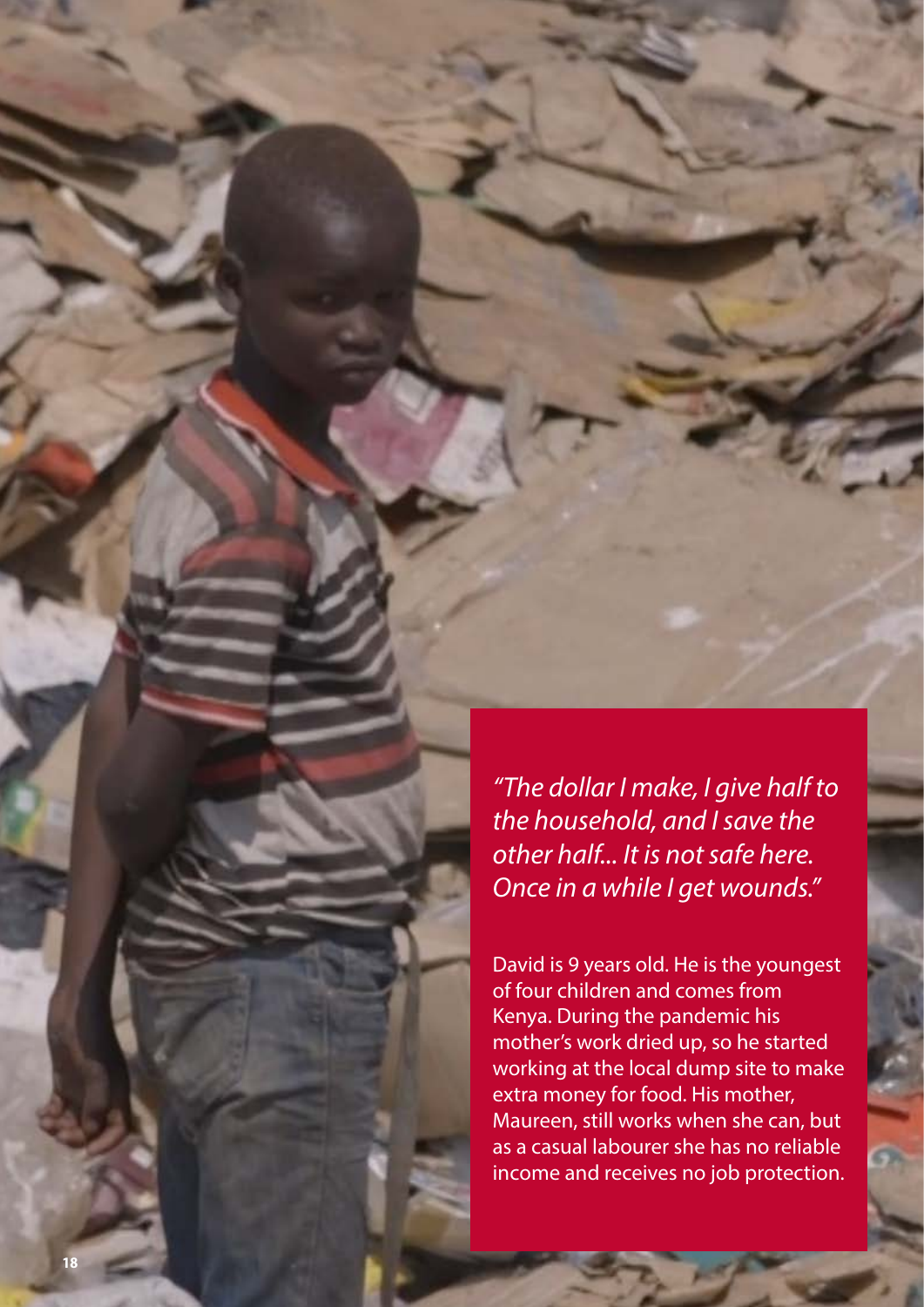## **ENDNOTES**

- The number of children in child labour dropped from 246 million in 2000 to 168 million in 2012 (data based on ILO figures).
- [https://www.ilo.org/wcmsp5/groups/public/---ed\\_norm/---ipec/documents/publication/wcms\\_797515.pdf](https://www.ilo.org/wcmsp5/groups/public/---ed_norm/---ipec/documents/publication/wcms_797515.pdf)
- *Ibid.* and [https://www.ilo.org/wcmsp5/groups/public/@dgreports/@dcomm/documents/publication/wcms\\_575499.pdf](https://www.ilo.org/wcmsp5/groups/public/@dgreports/@dcomm/documents/publication/wcms_575499.pdf)
- <https://www.forbes.com/special-report/2012/billionaires-25th-anniversary-timeline.html><br>5 http://100million.org/images/files/A FAIR SHARE FOR CHILDREN REPORT 9SEPT2020.
- [http://100million.org/images/files/A\\_FAIR\\_SHARE\\_FOR\\_CHILDREN\\_REPORT\\_9SEPT2020.pdf](http://100million.org/images/files/A_FAIR_SHARE_FOR_CHILDREN_REPORT_9SEPT2020.pdf)
- [https://www.hrw.org/sites/default/files/media\\_2021/05/crd\\_childlabor0521\\_web.pdf](https://www.hrw.org/sites/default/files/media_2021/05/crd_childlabor0521_web.pdf)
- *Ibid.*
- ILO 2021 *op.cit*.
- Laureates and Leaders, op. cit.
- <https://www.forbes.com/sites/chasewithorn/2021/04/06/nearly-500-people-have-become-billionaires-during-the-pandemic-year/>
- <https://wir2018.wid.world/files/download/wir2018-full-report-english.pdf> The poorest 50% of the world's population have received a 12% share of the global gains between them over the last four decades (an average of 0.25% share per percent), while the richest 1% percent received 27% of the global gains.
- <http://documents1.worldbank.org/curated/en/959251468176687085/pdf/wps6259.pdf>
- <https://data.worldbank.org/indicator/NY.GNP.MKTP.PP.KD>
- <https://www.oxfam.org/en/5-shocking-facts-about-extreme-global-inequality-and-how-even-it>
- <https://www.un.org/development/desa/dspd/wp-content/uploads/sites/22/2020/02/World-Social-Report2020-FullReport.pdf>
- <https://www.worldbank.org/en/publication/poverty-and-shared-prosperity>
- <https://ophi.org.uk/multidimensional-poverty-index/global-mpi-2020>/
- <https://www.worldbank.org/en/publication/poverty-and-shared-prosperity>
- [https://data.unicef.org/resources/covid-19-and-child-labour-a-time-of-crisis-a-time-to-act/](https://data.unicef.org/resources/covid-19-and-child-labour-a-time-of-crisis-a-time-to-act/ )
- [https://cdn.odi.org/media/documents/10206.pdf](https://cdn.odi.org/media/documents/10206.pdf )
- ILO 2017, *op.cit.*
- <https://www.unicef-irc.org/publications/pdf/IWP3%20-%20Towards%20Inclusive%20Education.pdf>
- [https://www.ohchr.org/Documents/Publications/RealizingHRThroughGovernmentBudgets.pdf](https://www.ohchr.org/Documents/Publications/RealizingHRThroughGovernmentBudgets.pdf )
- *Ibid.*
- <https://www.unicef.org/media/63896/file/Addressing-the-learning-crisis-advocacy-brief-2020.pd>f
- https://www.voanews.com/africa/officials-say-more-3-million-children-are-out-school-nigeria#:~:text=ABUJA%20%2D%20Nigeria's%20Ministry%20of%20Education,3%20million%20from%20last%20year.
- <https://oxfamilibrary.openrepository.com/bitstream/handle/10546/621061/rr-fighting-inequality-covid-19-cri-index-081020-en.pdf>
- <https://www.educationcannotwait.org/>
- <http://uis.unesco.org/sites/default/files/documents/ip49-education-disability-2018-en.pdf>
- Decree nº 5.209, de 17 de setembro de 2004 Regulates a Law-010.836- 2004 Bolsa Família Program.
- Brazilian Ministry of Social Development, 2018. [http://mds.gov.br/area-deimprensa/noticias/2018/junho/bolsa-familia-benefi](http://mds.gov.br/area-deimprensa/noticias/2018/junho/bolsa-familia-beneficia-mais-de-13-7-milhoes-defamilias-em-junho)[cia-mais-de-13-7-milhoes-defamilias-em-junho](http://mds.gov.br/area-deimprensa/noticias/2018/junho/bolsa-familia-beneficia-mais-de-13-7-milhoes-defamilias-em-junho)
- International Food Policy Research Institute, 2010. [http://www.ifpri.org/newsrelease/study-finds-bolsa-familia-children-healthier-doing-bet](http://www.ifpri.org/newsrelease/study-finds-bolsa-familia-children-healthier-doing-better-school)[ter-school](http://www.ifpri.org/newsrelease/study-finds-bolsa-familia-children-healthier-doing-better-school)
- <https://www.fnde.gov.br/financiamento/fundeb>(Portuguese)
- ILO 2021 *op.cit.*
- The World Bank predicts that COVID-19 could increase the number of urban poor in the coming years, with potential to tip the balance.
- ILO 2021 *op.cit*
- <https://www.unhcr.org/en-us/missing-out-state-of-education-for-the-worlds-refugees.html>
- ILO *op. cit*.
- [https://docstore.ohchr.org/SelfServices/FilesHandler.ashx?enc=6QkG1d%2fPPRiCAqhKb7yhskd8j6m8TLYHEq%2b8lcfyyNiQU](https://docstore.ohchr.org/SelfServices/FilesHandler.ashx?enc=6QkG1d%2fPPRiCAqhKb7yhskd8j6m8TLYHEq%2b8lcfyyNiQUvNf%2fFkGuqSHcLCnVGgW%2fBeyI7ES1Dm3GJe8JiGiLuPIucoilSYXpckfc5UCyjCaVowggSBwKMJUUjO%2fTFh9)[vNf%2fFkGuqSHcLCnVGgW%2fBeyI7ES1Dm3GJe8JiGiLuPIucoilSYXpckfc5UCyjCaVowggSBwKMJUUjO%2fTFh9](https://docstore.ohchr.org/SelfServices/FilesHandler.ashx?enc=6QkG1d%2fPPRiCAqhKb7yhskd8j6m8TLYHEq%2b8lcfyyNiQUvNf%2fFkGuqSHcLCnVGgW%2fBeyI7ES1Dm3GJe8JiGiLuPIucoilSYXpckfc5UCyjCaVowggSBwKMJUUjO%2fTFh9)
- [https://docstore.ohchr.org/SelfServices/FilesHandler.ashx?enc=6QkG1d%2fPPRiCAqhKb7yhskd8j6m8TLYHEq%2b8lcfyyNiK5HTv3BlH-](https://docstore.ohchr.org/SelfServices/FilesHandler.ashx?enc=6QkG1d%2fPPRiCAqhKb7yhskd8j6m8TLYHEq%2b8lcfyyNiK5HTv3BlHD2yUDbkYkjYjn9xD8vprwt%2bd7OOPlcLT3X9z%2fdVue7vDSd17DwXVGdC0p28EZNdSyedRb2agr1e)[D2yUDbkYkjYjn9xD8vprwt%2bd7OOPlcLT3X9z%2fdVue7vDSd17DwXVGdC0p28EZNdSyedRb2agr1e](https://docstore.ohchr.org/SelfServices/FilesHandler.ashx?enc=6QkG1d%2fPPRiCAqhKb7yhskd8j6m8TLYHEq%2b8lcfyyNiK5HTv3BlHD2yUDbkYkjYjn9xD8vprwt%2bd7OOPlcLT3X9z%2fdVue7vDSd17DwXVGdC0p28EZNdSyedRb2agr1e)l
- <https://www.unicef.org/kazakhstan/media/4611/file/Situation%20Analysis-2019.pdf>
- 42 https://violenceagainstchildren.un.org/sites/violenceagainstchildren.un.org/files/documents/publications/children\_as\_agents\_of [positive\\_change.pdf](https://violenceagainstchildren.un.org/sites/violenceagainstchildren.un.org/files/documents/publications/children_as_agents_of_positive_change.pdf)
- <https://www.un.org/youthenvoy/2020/12/on-international-volunteers-day-meet-our-first-class-of-fellows/>
- http://100[million.org/ecw](http://million.org/ecw)
- <https://devinit.org/resources/aid-data-2019-2020-analysis-trends-before-during-covid>
- *Ibid.*
- <https://www.gov.uk/government/publications/spending-review-2020-documents/spending-review-2020#>
- <https://hansard.parliament.uk/commons/2020-06-16/debates/20061637000001/GlobalBritain>
- <https://journals.sagepub.com/doi/full/10.1177/0020702020960120>
- [https://www.international.gc.ca/world-monde/international\\_relations-relations\\_internationales/regions.aspx?lang=eng](https://www.international.gc.ca/world-monde/international_relations-relations_internationales/regions.aspx?lang=eng)
- [https://projects.thestar.com/news/world/2014/12/01/burkina\\_faso\\_after\\_the\\_gold\\_rush.html](https://projects.thestar.com/news/world/2014/12/01/burkina_faso_after_the_gold_rush.html)
- <https://www.brettonwoodsproject.org/2019/07/structural-adjustment-is-dead-long-live-structural-adjustment/>
- [https://www.brettonwoodsproject.org/2020/07/the-imf-and-world-bank-led-covid-19-recovery-building-back-better-or-locking-in](https://www.brettonwoodsproject.org/2020/07/the-imf-and-world-bank-led-covid-19-recovery-building-back-better-or-locking-in-broken-policies/)[broken-policies/](https://www.brettonwoodsproject.org/2020/07/the-imf-and-world-bank-led-covid-19-recovery-building-back-better-or-locking-in-broken-policies/)
- *Ibid.*
- [https://www.gov.uk/government/publications/g7-finance-ministers-meeting-june-2021-communique/g7-finance-ministers-and-cen](https://www.gov.uk/government/publications/g7-finance-ministers-meeting-june-2021-communique/g7-finance-ministers-and-central-bank-governors-communique)[tral-bank-governors-communique](https://www.gov.uk/government/publications/g7-finance-ministers-meeting-june-2021-communique/g7-finance-ministers-and-central-bank-governors-communique)
- [https://www.eurodad.org/imf\\_s\\_new\\_sdrs\\_allocation](https://www.eurodad.org/imf_s_new_sdrs_allocation)
- <https://www.taxjustice.net/reports/the-state-of-tax-justice-2020/>
- [https://www.gov.uk/government/publications/g7-finance-ministers-meeting-june-2021-communique/g7-finance-ministers-and-cen](https://www.gov.uk/government/publications/g7-finance-ministers-meeting-june-2021-communique/g7-finance-ministers-and-central-bank-governors-communique)[tral-bank-governors-communique](https://www.gov.uk/government/publications/g7-finance-ministers-meeting-june-2021-communique/g7-finance-ministers-and-central-bank-governors-communique) **19**